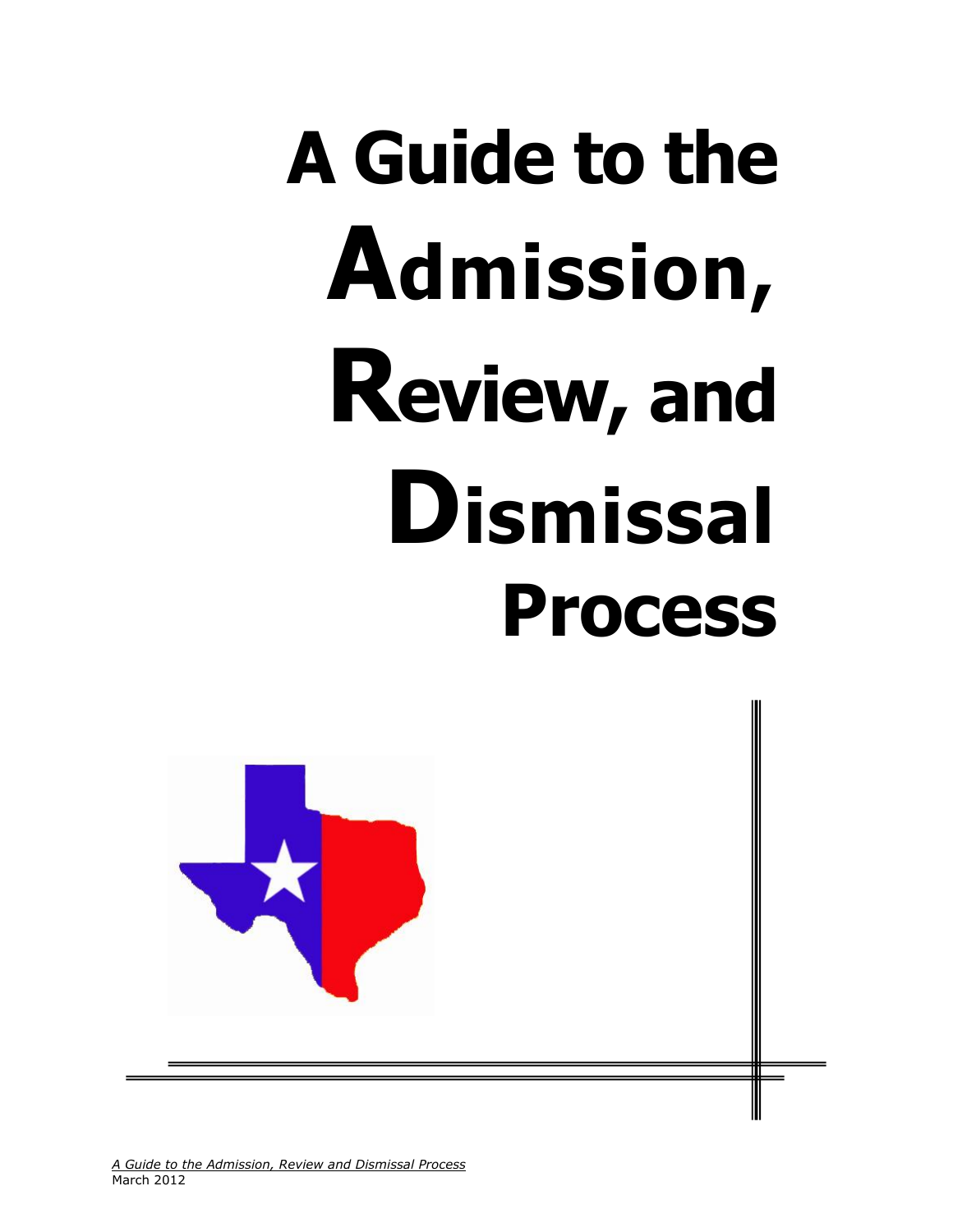

# **Introduction**

<span id="page-1-0"></span>The Individuals with Disabilities Education Act of 2004 (IDEA) is the federal law that governs the special education process. The term "special education" means specially designed instruction to meet the unique needs of a child with a disability. Under the IDEA, parents are given a large level of participation at every stage of the process. This resource guide is designed to give you, as the parent of a child who may be eligible for special education services, a better understanding of the special education process and of your procedural rights and responsibilities so that you will be able to fully participate in the decision-making process regarding your child's education.

This guide describes various activities that may take place during the special education process such as early intervention activities, determination of eligibility for special education, development of a child's individualized education program (IEP) and dismissal from special education.

This guide will be updated as changes to the federal and state special education requirements occur. An electronic version will be updated regularly and may be found on the Region 18 Education Service Center web page in *The Legal Framework for the Child-Centered Special Education Process* at [http://framework.esc18.net/.](http://framework.esc18.net/) The printable version can also be found at this link.

*The Legal Framework for the Child-Centered Special Education Process* is a template in an electronic format that summarizes state and federal requirements for special education by topic. Parents and schools may use this template which is located at <http://fw.esc18.net/frameworkdisplayportlet/> as a reference in managing the special education system's procedures.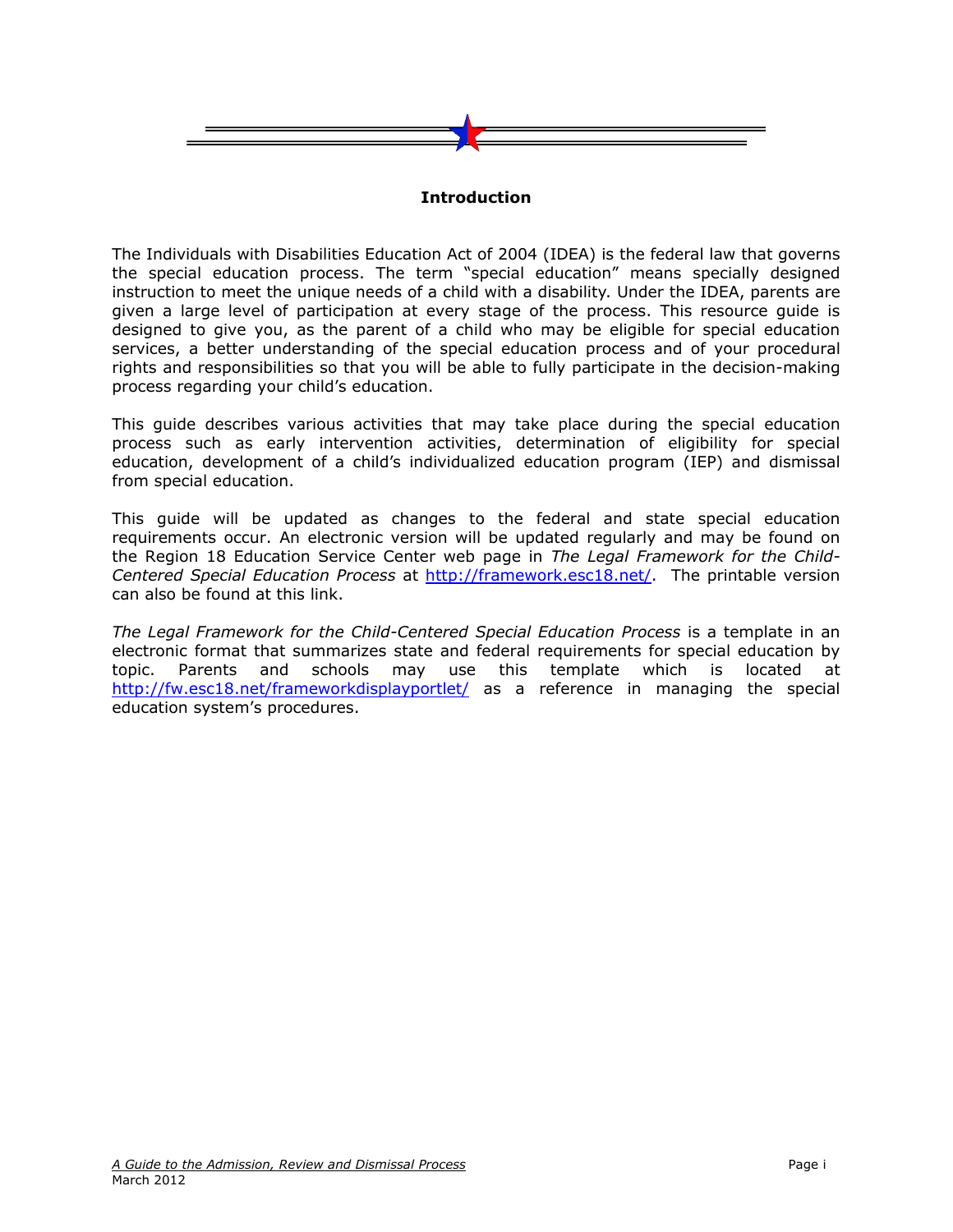

# **Acknowledgements**

<span id="page-2-0"></span>This document was developed by the Statewide Leadership for the Legal Framework Project Team in collaboration with the Texas Education Agency (TEA) in response to the requirement in the Texas Education Code (TEC) § 26.0081, Right to Information Concerning Special Education and Education of Students with Learning Difficulties.

Stakeholders who provided invaluable input into this document include parents, the Family to Family Network, the Texas Continuous Improvement Parent Planning Committee, and the Parent Coordination Network. Thank you to each individual contributor.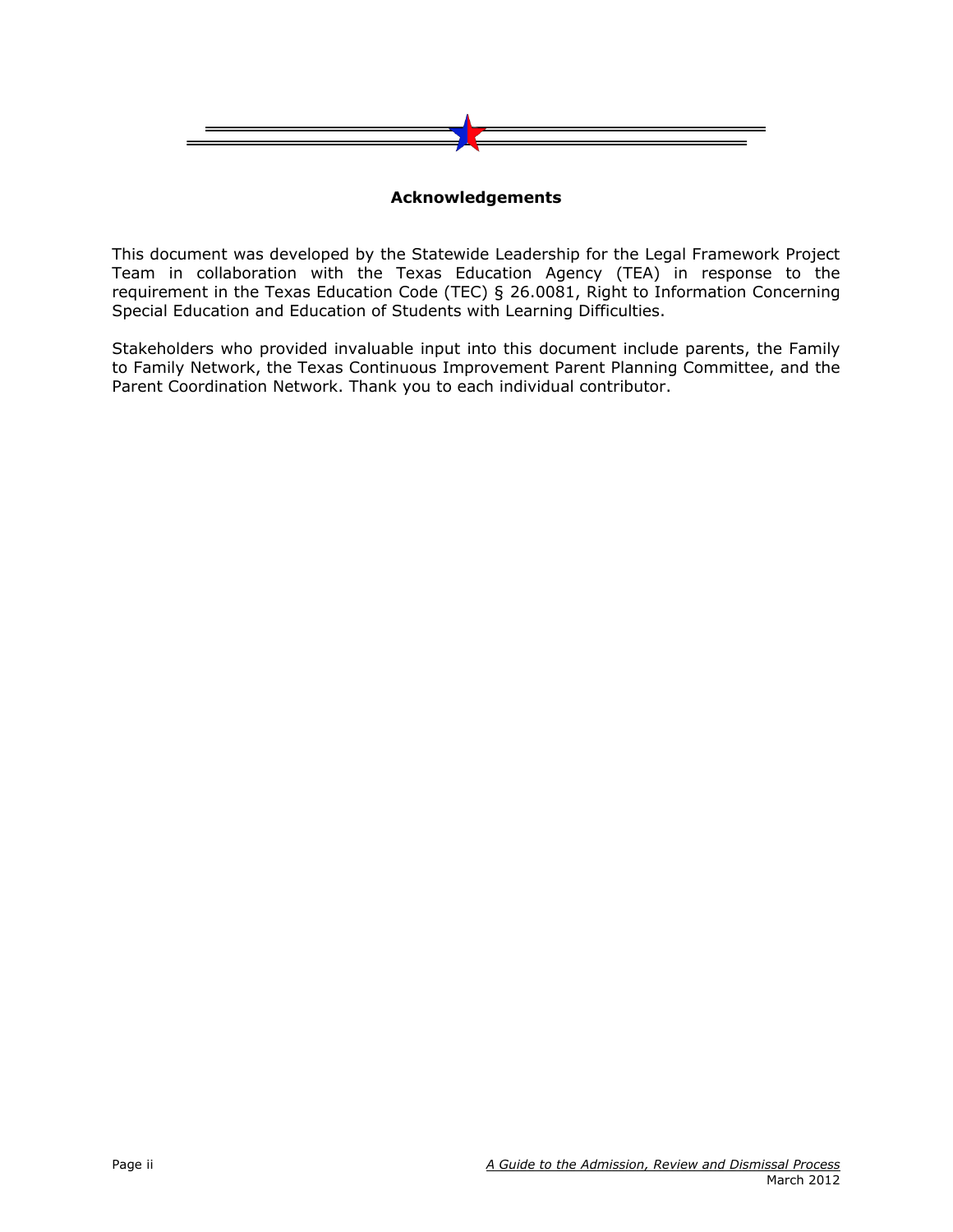# **Table of Contents**

| Amendment to the Individualized Education Program without a Meeting 6       |
|-----------------------------------------------------------------------------|
|                                                                             |
|                                                                             |
|                                                                             |
|                                                                             |
|                                                                             |
|                                                                             |
| Present Levels of Academic Achievement and Functional Performance  9        |
|                                                                             |
|                                                                             |
| Special Education, Related Services, and Supplementary Aids and Services 11 |
|                                                                             |
|                                                                             |
|                                                                             |
|                                                                             |
|                                                                             |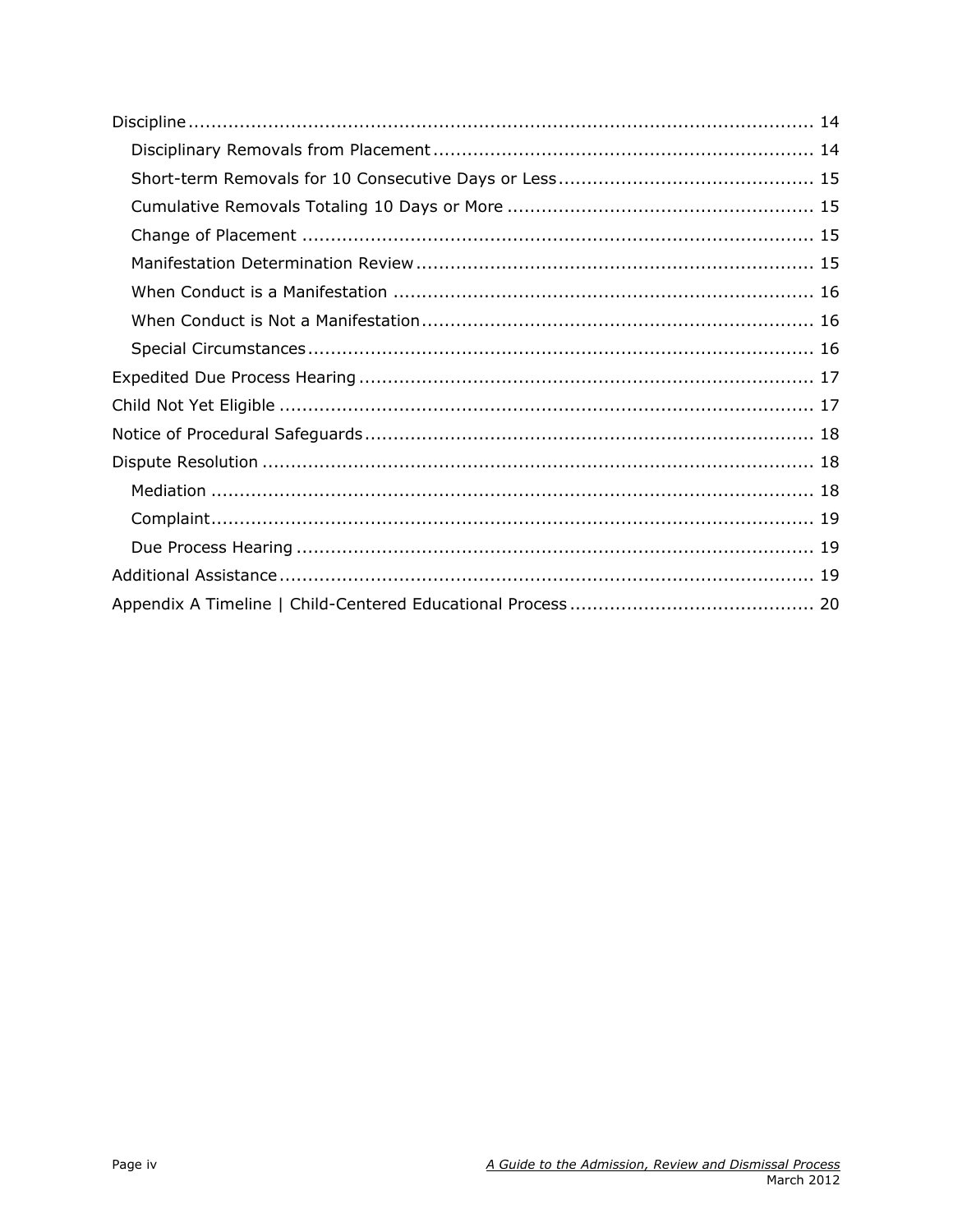# **A GUIDE TO THE ADMISSION, REVIEW, AND DISMISSAL (ARD) PROCESS**

# **Early Childhood Intervention**

<span id="page-5-0"></span>The IDEA supports families through screening, evaluation and early intervention services for infants and toddlers with disabilities. With early identification and assistance a child who is late in meeting developmental milestones may sometimes catch up with his or her peers.

In Texas, the Department of Assistive and Rehabilitation Services (DARS) helps children under three years of age who have developmental delays. The program is called Early Childhood Intervention (ECI) and provides services for qualifying infants and toddlers and their families. Services include screening and evaluation, programming, service coordination, and transition services, as needed. More information about the DARS can be found at [http://www.dars.state.tx.us/ecis/index.shtml.](http://www.dars.state.tx.us/ecis/index.shtml)

At least 90 calendar days before a toddler receiving ECI turns 3 years old, a meeting will be scheduled to help the family transition from ECI services to special education services, if appropriate. Not all children served by the ECI program will qualify for special education services. If the child does qualify, special education services must be made available to the child on his or her third birthday. For more information, a free publication entitled *Beyond ECI* is available to you at <http://www.dars.state.tx.us/ecis/publications/EngTransition.pdf> (English) and at <http://www.dars.state.tx.us/ecis/publications/SpanishTransition.pdf> (Spanish).

### **How to Get Help for the School-Aged Child**

<span id="page-5-1"></span>If you have concerns about your child's learning or behavior, the first step is to talk to your child's teacher or the school principal about your concerns. If this step is unsuccessful, you should ask your child's teacher, principal, or counselor about making a referral to the campus-based student support team, which is a team of teachers, and other personnel who meet regularly to address any learning or behavioral concerns that children are having. It is the goal of the school and these teams to identify struggling learners early in order to improve their educational outcomes. Before a referral for a special education evaluation, state law requires that your child be considered for all support services available to all children. These services may include, but are not limited to: tutoring, remedial services, compensatory services, response to scientific, research-based intervention, and other academic or behavior support services.

#### **Response to Intervention**

<span id="page-5-2"></span>The federal No Child Left behind Act of 2001 and IDEA direct schools to focus more on helping all children learn by addressing problems early. Both laws stress the importance of providing high quality, scientific, research-based instruction and interventions, and holding schools accountable for the progress of all children in terms of meeting grade-level standards. This approach is called response to intervention (RtI), and the goal of the process is to identify children who are at risk for not meeting grade-level standards and to intervene early.

Many schools implement activities associated with RtI. The screening process for identifying children who are at risk may vary from school to school. The basic elements of an RtI approach are: the provision of scientific, research-based instruction and interventions in the general education classroom; monitoring and measurement of the child's progress in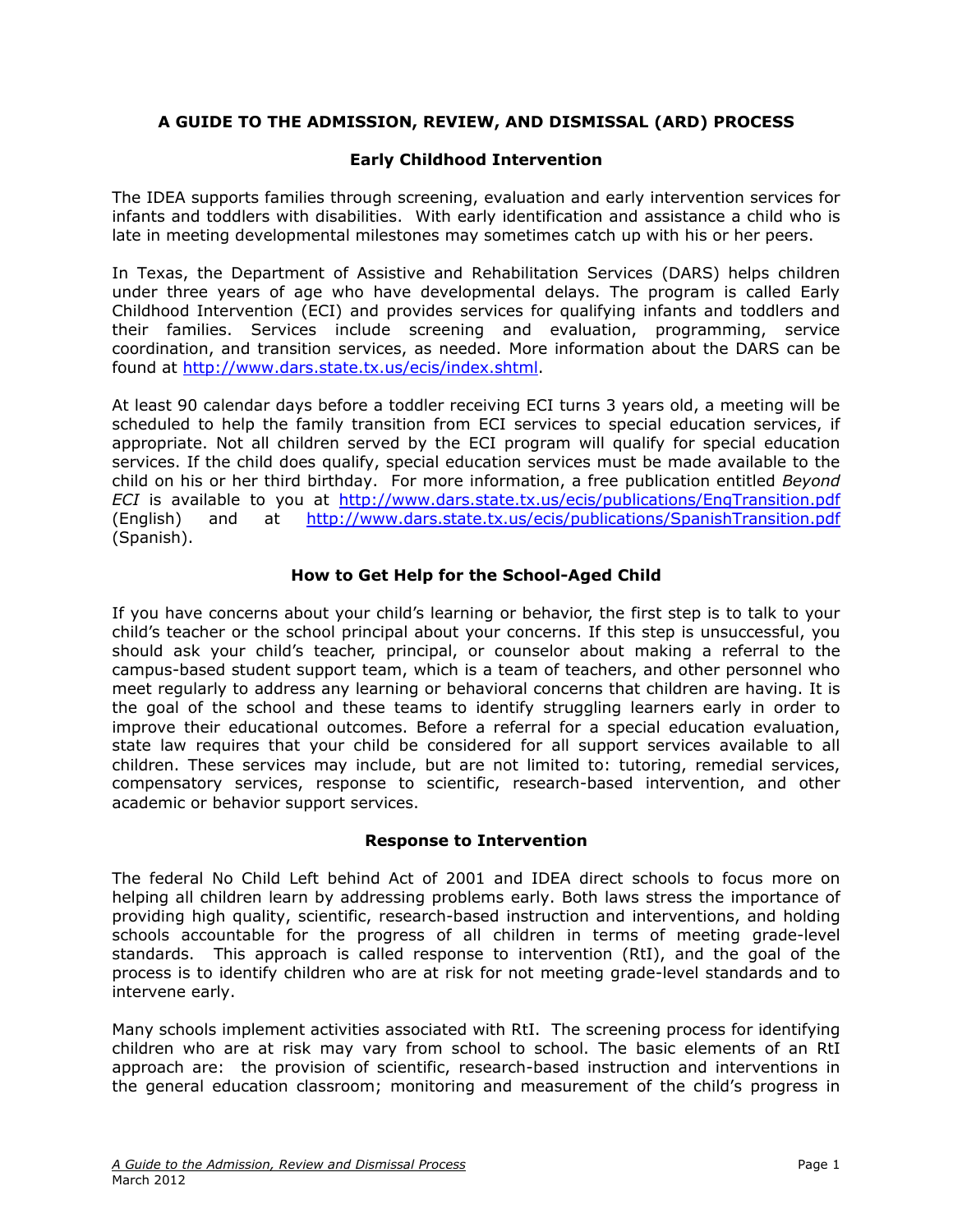response to the interventions; and use of these measures of progress to make educational decisions.

The RtI approach includes a multi-leveled system of interventions in which each level (or tier) represents an increasingly intense level of services. Interventions that are provided to a child will be continually adjusted based on progress monitoring until the child is progressing adequately. Children, who do not respond to the initial interventions within a reasonable period of time, as suggested by research, are referred for more intensive interventions. Most RtI models have three tiers of interventions.

A school that implements an RtI system still has an obligation to identify children with disabilities. Parents, teachers, or anyone else can request a referral at any time regardless of whether the child is receiving interventions through an RtI system. A child does not need to advance through the multi-tiers of the RtI system before a referral is made. In certain circumstances a child may have progressed through multiple tiers without success. In this situation a disability should be suspected and a referral must be made. A school may continue interventions that have already been initiated while processing the referral and determining whether or not the child should be evaluated for special education services within required timelines. If a parent makes a referral for a special education evaluation and the school does not suspect a disability or a need for special education services, the school may refuse to evaluate. However, when the school refuses a parent's request for an evaluation, the school must give the parent prior written notice of its refusal to evaluate.

One benefit of an RtI approach is that it enables children to receive help promptly within the general education setting. In addition, an RtI approach may potentially reduce the number of children referred for special education services because it helps to differentiate between children whose achievement problems are due to issues such as a lack of prior instruction from children whose problems are due to a learning disability. More information about RtI can be found at <http://www.tea.state.tx.us/index2.aspx?id=2147500224> and [http://www.tea.state.tx.us/index2.aspx?id=5817.](http://www.tea.state.tx.us/index2.aspx?id=5817)

# **Referral for a Full and Individual Evaluation**

<span id="page-6-0"></span>If your child continues to experience difficulty in the general classroom after interventions are provided, school personnel may refer your child for a Full and Individual Evaluation (FIE) for special education services. A referral for an FIE for special education services may be initiated by you, school personnel, or by another person involved in the education or care of your child. If you request an evaluation for special education services and the school determines that an evaluation is not needed, the school must give you prior written notice of its decision not to evaluate your child. The Texas Project First website at <http://www.texasprojectfirst.org/SEProcessStep.html> provides detailed information and resources regarding the referral process.

Once your consent is given for an FIE, the school will conduct an FIE of your child in all areas of suspected disability. The child between the ages of 3 through 21 (except as noted) must meet the criteria for one or more of the disability categories listed below to be eligible for special education services.

- auditory impairment (AI) (from birth)
- autism
- deaf-blindness (from birth)
- emotional disturbance
- intellectual disabilities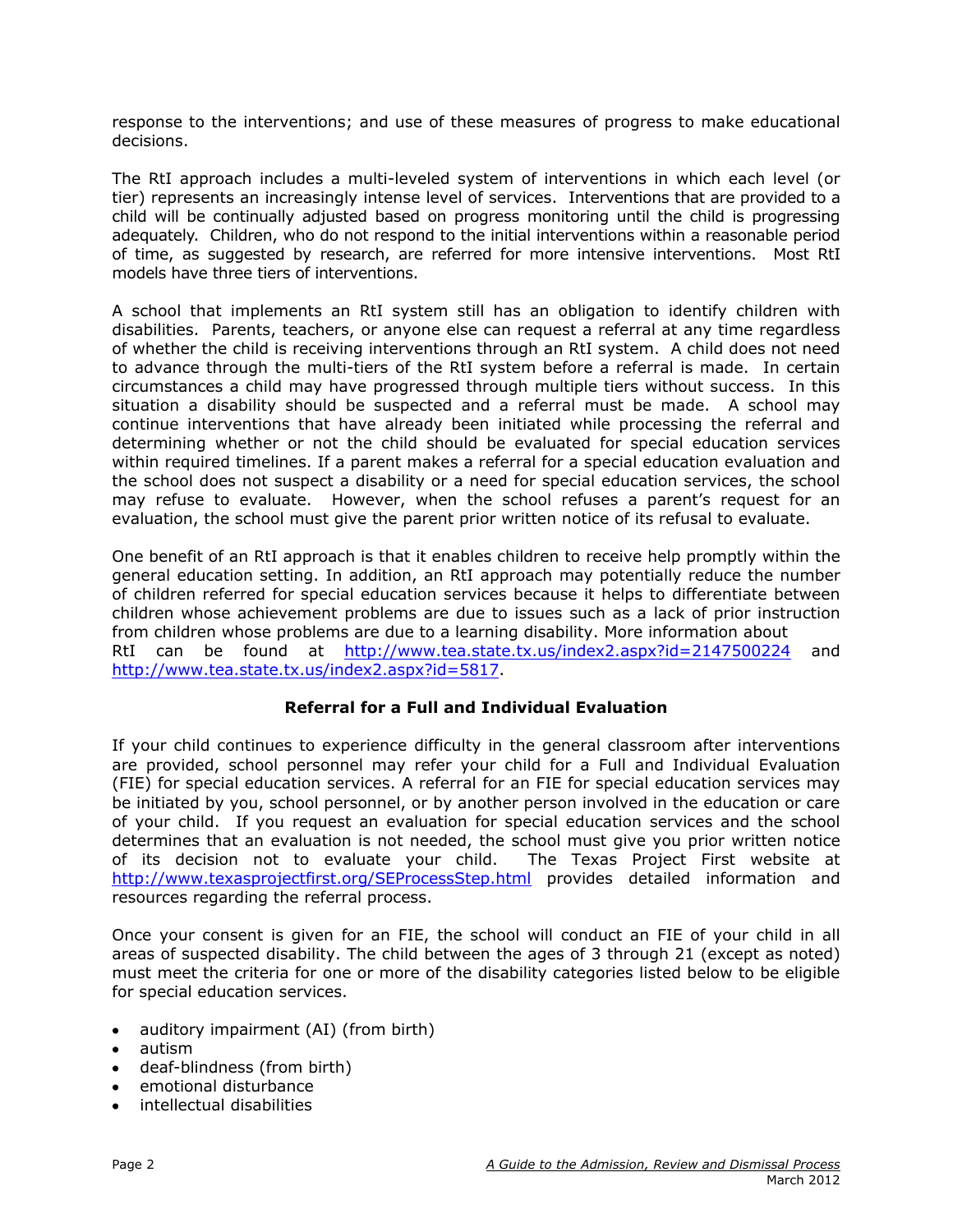- <span id="page-7-3"></span>multiple disabilities
- noncategorical early childhood ages three through five
- orthopedic impairment
- other health impairment
- specific learning disability
- speech or language impairment
- traumatic brain injury
- visual impairment (VI) (including blindness from birth)

A school has a duty to make a referral for an FIE for special education services any time it suspects that a child has a disability and a need for special education services under the IDEA.

The FIE and the resulting report must be completed no later than 60 calendar days from the day the school receives your signed, written consent. A timeline is available in Appendix  $\overline{A}$ of this document.

#### **Prior Written Notice**

<span id="page-7-0"></span>You have the right to receive written notice about a school's actions concerning your child's special education before the school actually takes the action. A school must give you prior written notice when it:

- proposes to initiate or change the identification, evaluation, educational program, or educational placement of your child or the provision of a free appropriate public education (FAPE) to your child (including a change prompted by your revocation of consent for the continued provision of special education and related services), or
- Refuses to initiate or change the identification, evaluation, educational program, or educational placement of your child or the provision of a FAPE to your child.

Prior written notice must be given at least five school days in advance of the action(s) that the school proposes or refuses to take. The school must provide the prior written notice regardless of whether you agreed to the change or requested the change.

#### **Parental Consent**

<span id="page-7-1"></span>There are certain activities under the IDEA that cannot take place unless the school obtains your consent. The school must fully inform you of all the information needed to be able to make a good decision including a description of the proposed activity. The information must be in your native language or other mode of communication. If there are records to be released, the school must list the records and to whom they will be released.

When you give consent it means that you understand and agree in writing for the school to carry out the activity for which consent is sought. It is important that you understand that the consent is voluntary and may be revoked at any time prior to the activity taking place. However, if you revoke consent for an activity, it is not retroactive.

#### **Consent for Initial Evaluation**

<span id="page-7-2"></span>The school must get your consent in order to conduct an FIE for possible special education services. Informed parental consent means that you understand and agree in writing to allow the school to test your child.

If you do not consent to the initial evaluation, the school may, but is not required to, pursue the evaluation by asking for mediation or requesting a due process hearing. If the school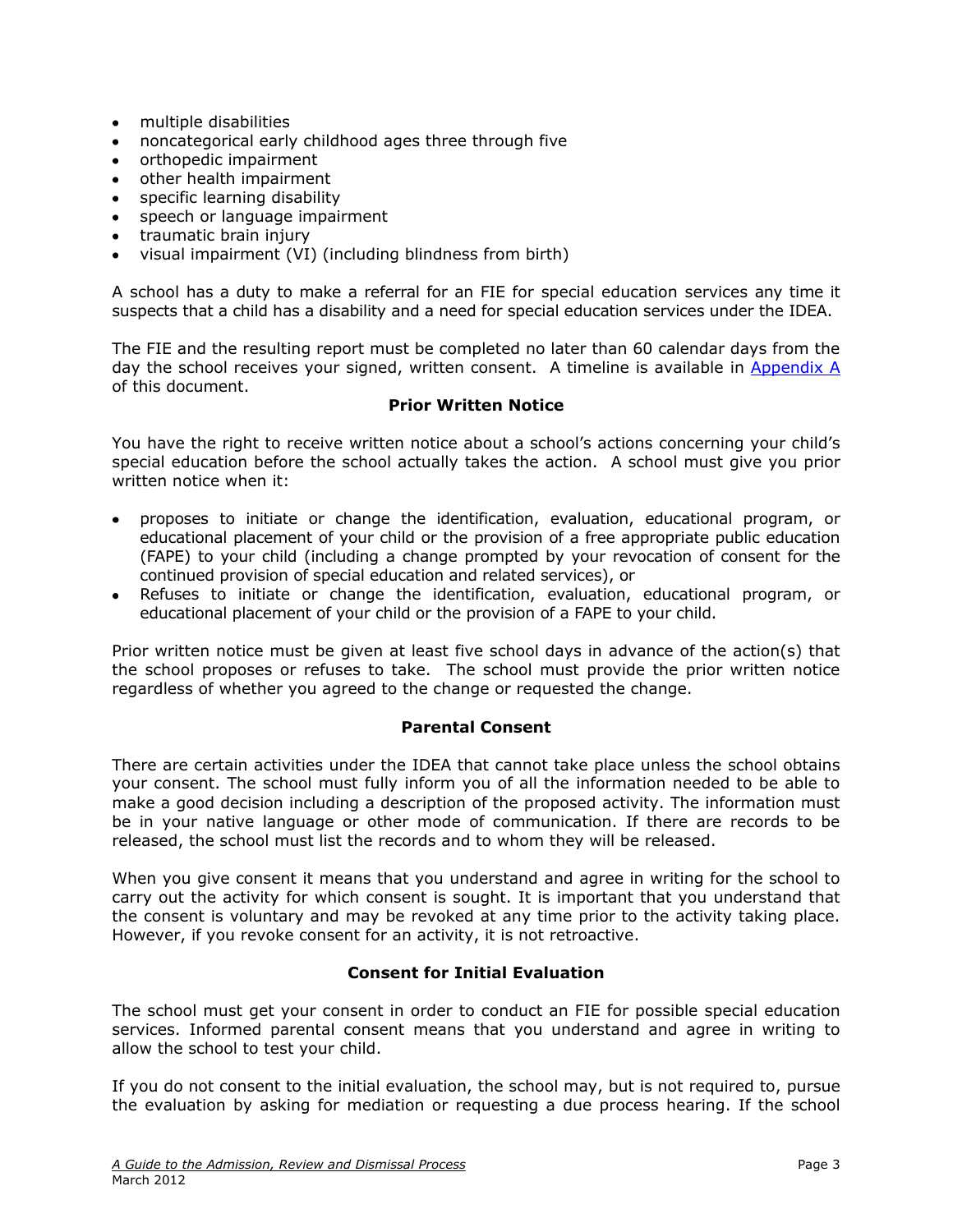decides not to ask for mediation or to request a due process hearing to override your refusal to consent to the evaluation of your child, the school does not violate Child Find requirements under the IDEA. Child Find refers to state-developed policies and procedures which ensure that all children with disabilities residing in Texas, regardless of the severity of their disabilities, who are in need of special education and related services are identified, located, and evaluated.

# **Eligibility**

<span id="page-8-0"></span>There is a two-part test for determining whether your child is eligible for special education services: (1) your child must have a disability, and (2) as a result of the disability, your child must need special education services to benefit from education. In Texas an ARD committee makes decisions about eligibility. You are a member of the committee. Within 30 calendar days of completing the FIE, the ARD committee must meet to review the written evaluation report and determine whether your child is eligible for special education services. If the 30th day falls during the summer and school is not in session, the ARD committee has until the day classes begin in the fall to finalize decisions concerning the initial eligibility determination, the IEP, and placement; unless the FIE indicates that the child will need extended school year (ESY) services during that summer. A copy of the evaluation report must be given to you at no cost.

As explained in the section on Response to Intervention, not all struggling learners have a disability. If the child's problems are primarily from a lack of appropriate instruction in reading or math or due to the fact that the child has limited English proficiency, the child is not eligible for special education services. In these situations the campus-based support team may meet and recommend other services or programs in general education to help the child. In an RtI process, the campus-based support team may recommend additional interventions available to children without disabilities.

If the evaluation shows that your child has a disability, the ARD committee must then decide whether your child needs special education services to benefit from education. If your child does not have an educational need for special education services, he or she is not eligible for any such services.

# **Consent for the Initial Provision of Services**

<span id="page-8-1"></span>If you consented to an initial evaluation of your child, you did not also consent to the initial provision of services at that time. Parental consent to initiate special education and related services must be obtained if it is determined through the process discussed above that your child qualifies for special education and related services.

The school must make reasonable efforts to obtain your informed consent for the initial provision of special education and related services to your child. If you do not consent to the initial provision of special education and related services, the school may not ask for mediation or request a due process hearing to override your refusal to consent to services. No special education and related services will be provided if you refuse consent.

# **Revocation of Consent for Services**

<span id="page-8-2"></span>Just as you have the authority to consent to the initial provision of special education and related services, you have the authority to revoke your consent for services. Your revocation of consent must be in writing. Once the school receives your written revocation it must honor your decision. However, before the school discontinues services, it must provide you with prior written notice that services will cease. This prior written notice must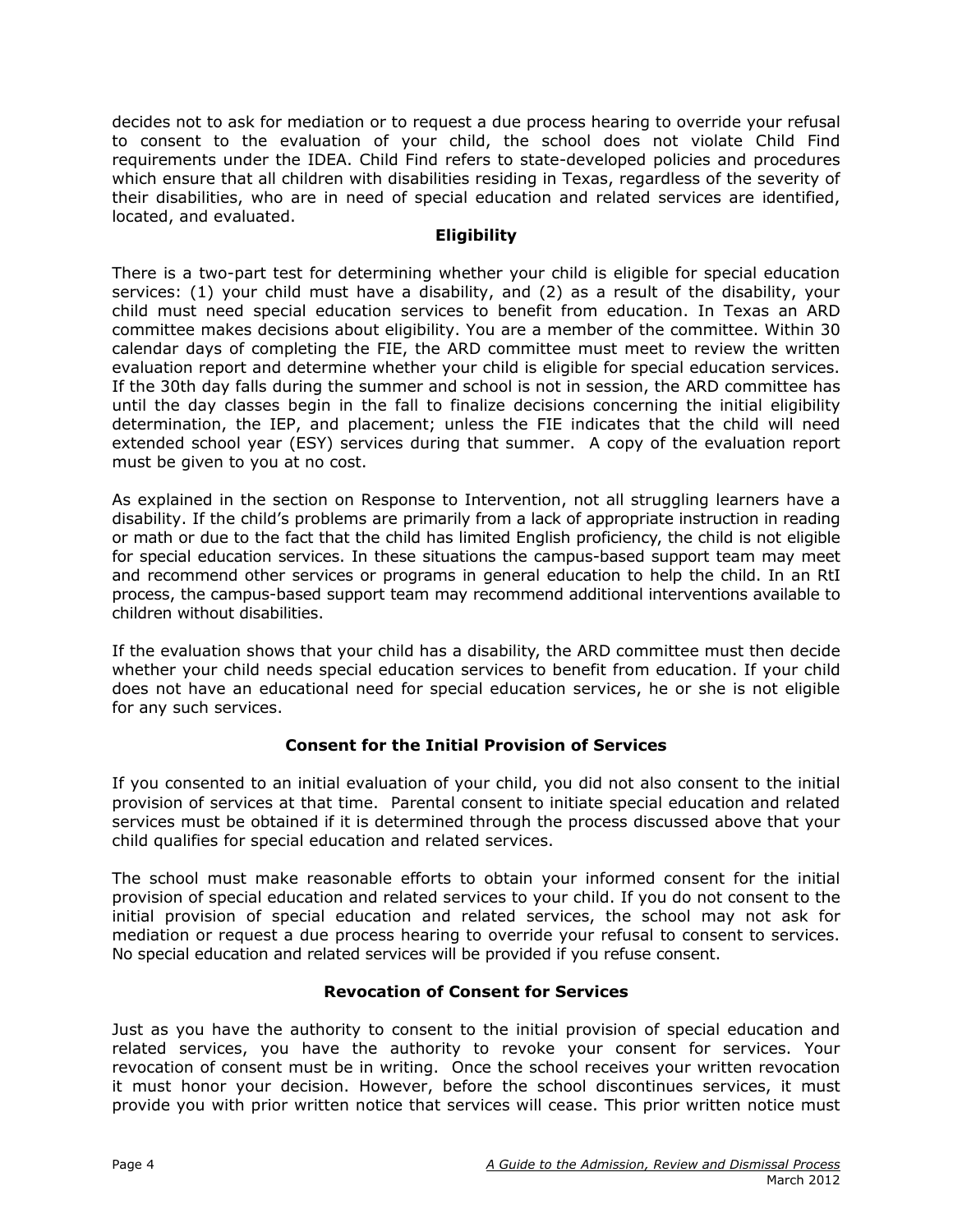be given to you a reasonable time before the school discontinues services. Although the school must discontinue services, the school is not required to amend your child's education records to remove any references to your child having received special education and related services in the past.

If you revoke your consent for the continued provision of special education and related services, your child will be considered a general education child. If consent is revoked, the school is not required to convene an ARD committee meeting or develop an IEP for your child for further provision of services. The school will no longer be required to provide accommodations that were previously included in your child's IEP. The school will not be considered to be in violation of the IDEA requirement to make a FAPE available to your child because of the failure to provide your child with further special education and related services. Additionally, if consent is revoked your child is not entitled to the protections of the IDEA relating to discipline.

If you revoke your consent for the continued provision of special education and related services:

- the school may not use the mediation process to try to obtain an agreement that services may continue to be provided to your child, and
- the school may not use the due process hearing procedures to challenge your decision.

# **Consent for Reevaluation**

<span id="page-9-0"></span>Once your child begins receiving special education and related services, periodic reevaluations are required. The school must make reasonable efforts to obtain your consent for a reevaluation. If you fail to respond despite reasonable efforts, the school may conduct a reevaluation without your consent.

If you refuse consent for reevaluation of your child, the school may, but is not required to ask for mediation or request a due process hearing to override your lack of consent for reevaluation. The school does not violate its Child Find obligation or its obligation to evaluate your child if the school does not ask for mediation or request a due process hearing.

#### **Reevaluation**

<span id="page-9-1"></span>A reevaluation is similar to the FIE. The reevaluation must be comprehensive enough to determine whether your child continues to be a child with a disability and needs special education services. Unless you and the school agree otherwise, a reevaluation of your child's needs must be done at least every three years. No more than one reevaluation may occur within a year unless you and the school agree.

# **Review of Existing Evaluation Data**

<span id="page-9-2"></span>A review of existing evaluation data (REED) must take place as part of an initial evaluation, if appropriate, and as part of any reevaluation of a child under the IDEA. The REED must be conducted by the members of the ARD committee, including you, but it does not have to take place in a meeting. The members must review existing evaluation data about your child, including information you provide, to determine the scope of the evaluation.

If your child has already been receiving special education and related services, the members decide what additional assessment, if any, is needed to determine whether additions or modifications will be made to your child's special education and related services.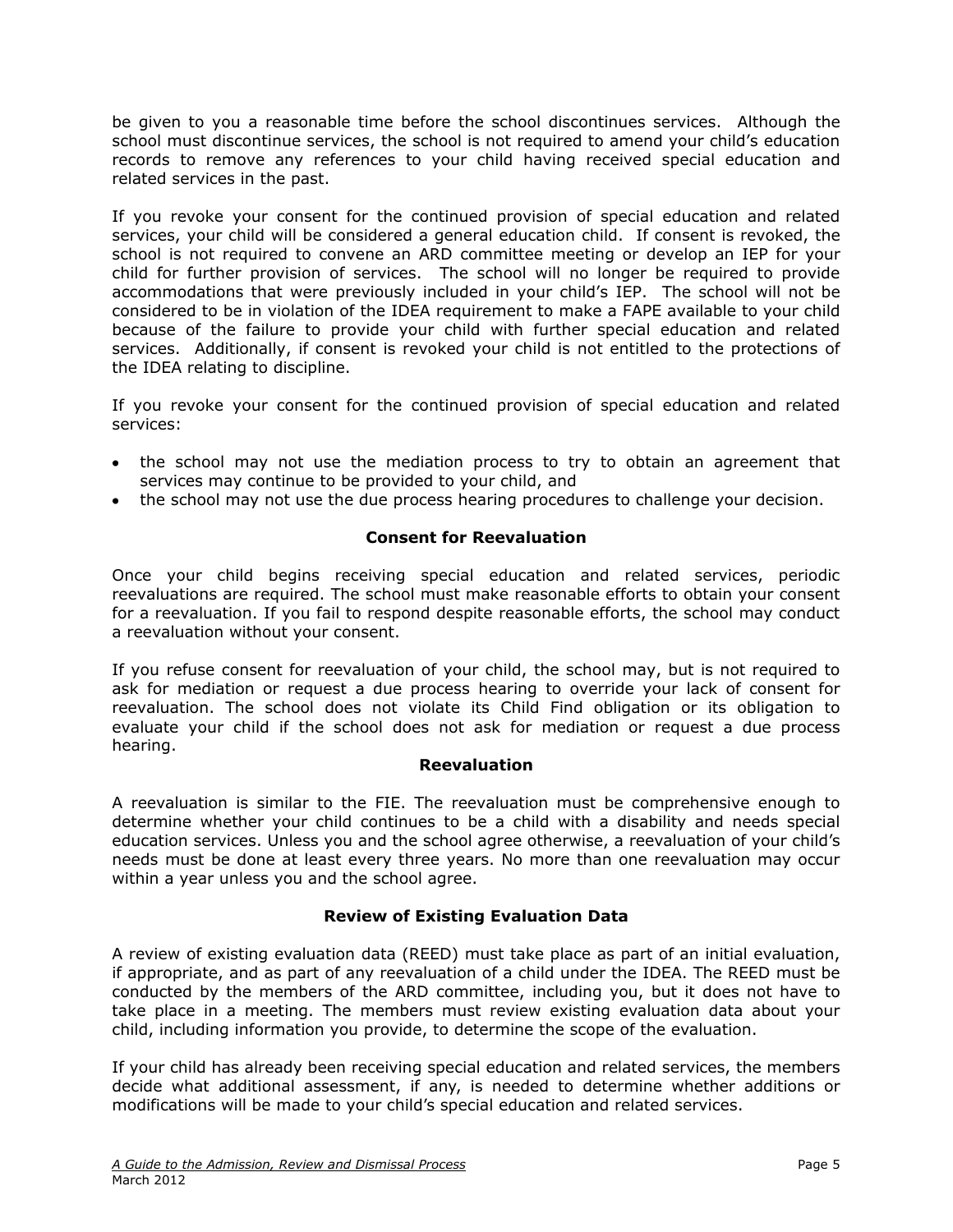If the members decide that additional assessment is not needed for your child to be fully evaluated, the reasons for this decision must be explained to you. After explaining the reasons why the members have concluded that existing evaluation data are sufficient, the school does not have to conduct a new assessment to complete a required evaluation unless you request that the school do so.

#### **Independent Educational Evaluation**

<span id="page-10-0"></span>If you disagree with an evaluation by the school, you may request an independent educational evaluation (IEE) at school expense. The school must give you information about where an IEE may be obtained and must give you a copy of the school's criteria for obtaining an IEE. The IEE must meet school criteria. The criteria will likely include the location of the evaluation and the qualifications of the examiner.

If you request an IEE at school expense, the school must either pay for this evaluation or request a due process hearing to show that its evaluation is appropriate. You are entitled to only one IEE at public expense each time the school conducts an evaluation. If the school requests a due process hearing and the hearing officer decides that the school's evaluation is appropriate, you still have the right to an IEE, but not at the school's expense. Information obtained from an IEE that meets school criteria must be considered by the ARD committee with respect to the provision of a FAPE regardless of whether the school pays for the IEE.

### **Admission, Review, and Dismissal Committee**

<span id="page-10-1"></span>The ARD committee must meet at least once a year to review your child's IEP and determine whether the annual goals are being met. The school must invite you (or your child if he or she is an adult) to participate as a member of the ARD committee by providing prior written notice. The ARD committee may meet more often than annually to revise your child's IEP, as appropriate, to address:

- any lack of expected progress toward the annual goals and in the general curriculum,
- the results of any reevaluation,
- information about the child provided to, or by, the parents, and
- anticipated needs of the child, or
- other matters.

You may request an ARD committee meeting (at a mutually agreeable time) at any time to discuss educational concerns such as placement, IEP goals and objectives, and the extent of services being provided to your child. The school must either grant your request to have a meeting or contact the TEA to ask for assistance through mediation. Information regarding the ARD committee can be found at [http://www.texasprojectfirst.org/ARDIEP.html.](http://www.texasprojectfirst.org/ARDIEP.html)

#### **Amendment to the Individualized Education Program without a Meeting**

<span id="page-10-2"></span>After the annual ARD committee meeting has taken place, you and the school may agree to make changes to the IEP without a meeting. However, changes to eligibility determination, changes in placement, and manifestation determination review (MDR) must be made in an ARD committee meeting.

If an IEP is changed outside of an ARD committee meeting, there must be a written document reflecting the agreed upon changes. Upon request, the school must provide you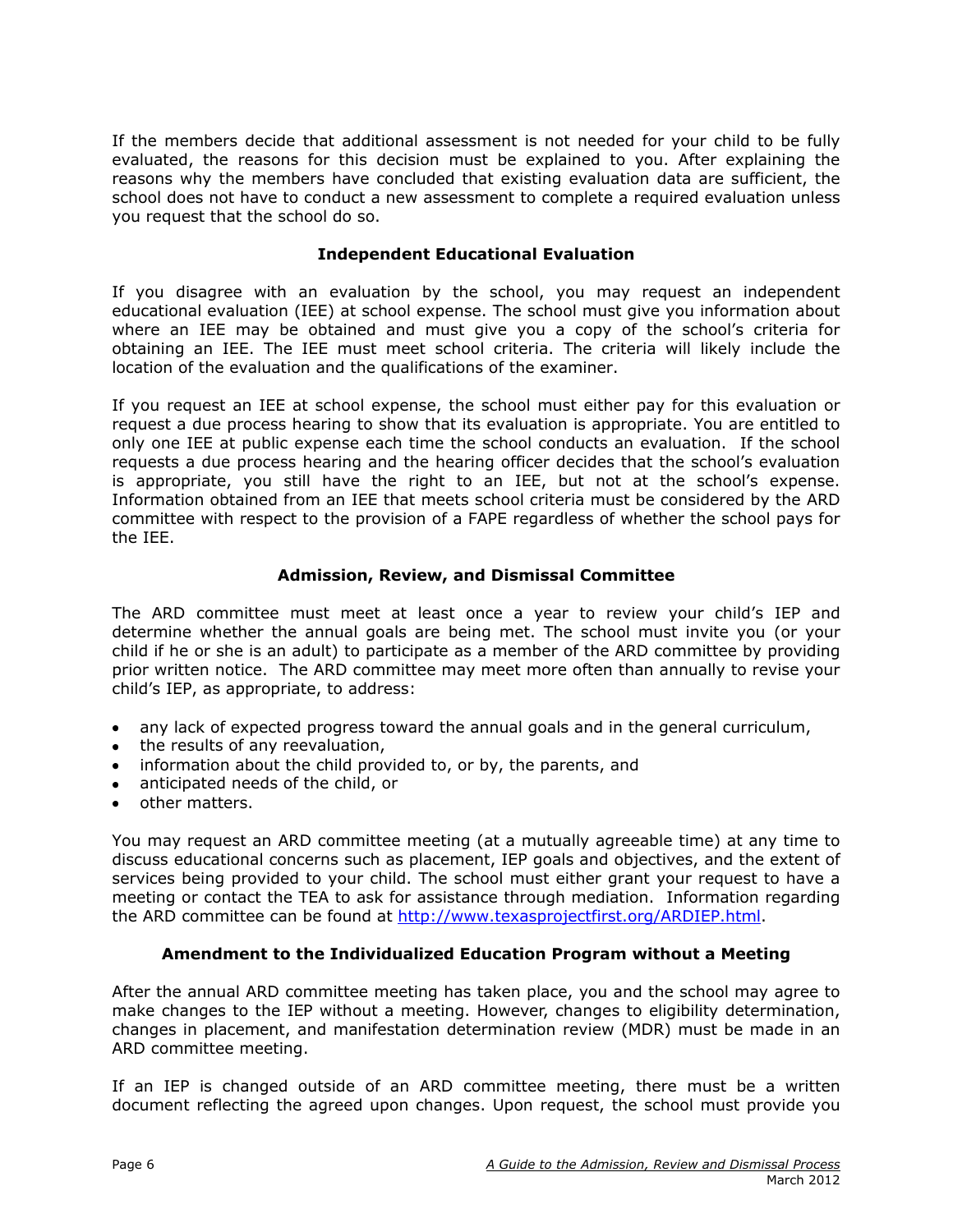with a copy of the revised IEP with the amendments incorporated. Additionally, the school must ensure that the child's ARD committee is informed of those changes.

### **Membership**

<span id="page-11-0"></span>The ARD committee members include the following:

- you, the parent,
- at least one regular education teacher of the child,
- at least one special education teacher or provider of the child,
- a representative of the school,
- a person who can interpret the instructional implications of the evaluation results,
- the child, if appropriate, including whenever transition services will be addressed,
- other individuals who have knowledge or special expertise regarding the child and are invited by either you or the school, and
- if applicable:
	- $\circ$  a certified teacher for the child with a suspected or documented AI,
	- $\circ$  a certified teacher for the child with a suspected or documented VI,
	- o an AI certified teacher and a VI certified teacher for the child with suspected or documented deaf-blindness,
	- o a career and technical education representative for the child who is being considered for initial or continued placement, or
	- $\circ$  a language proficiency assessment committee representative for a child who is a child with limited English proficiency.

Additionally, when transition services are addressed, to the extent appropriate, with your written consent or with the written consent of the adult student, the school must invite a representative of any participating agency that is likely to be responsible for providing or paying for transition services.

#### **Adult Student**

<span id="page-11-1"></span>At least a year before your child reaches the age of majority under state law (i.e., age 18), the IEP must include a statement that your child has been informed of his or her rights under the IDEA, if any, that will transfer to him or her on reaching the age of majority. Unless your child is determined to be incompetent under state law and you are appointed as the guardian, your rights under the IDEA will transfer to your adult child at age 18 except that all notices required by the IDEA must be given to both you and your adult child. However, these notices are not an invitation for you to attend meetings. You may only attend meetings if your adult child invites you or gives the school permission to invite you.

#### **Excusing Members from Attending the Meeting**

<span id="page-11-2"></span>The regular education teacher, the special education teacher or provider, the representative of the school, and the person who can interpret the instructional implications of the evaluation results may be excused from attending part or all of the ARD committee meeting when the person's attendance is not necessary because the person's area of the curriculum or related service is not being modified or discussed in the meeting. For the excusal to occur you must agree in writing that the person's attendance is not necessary because the person's area of the curriculum or related service is not being modified or discussed in the meeting.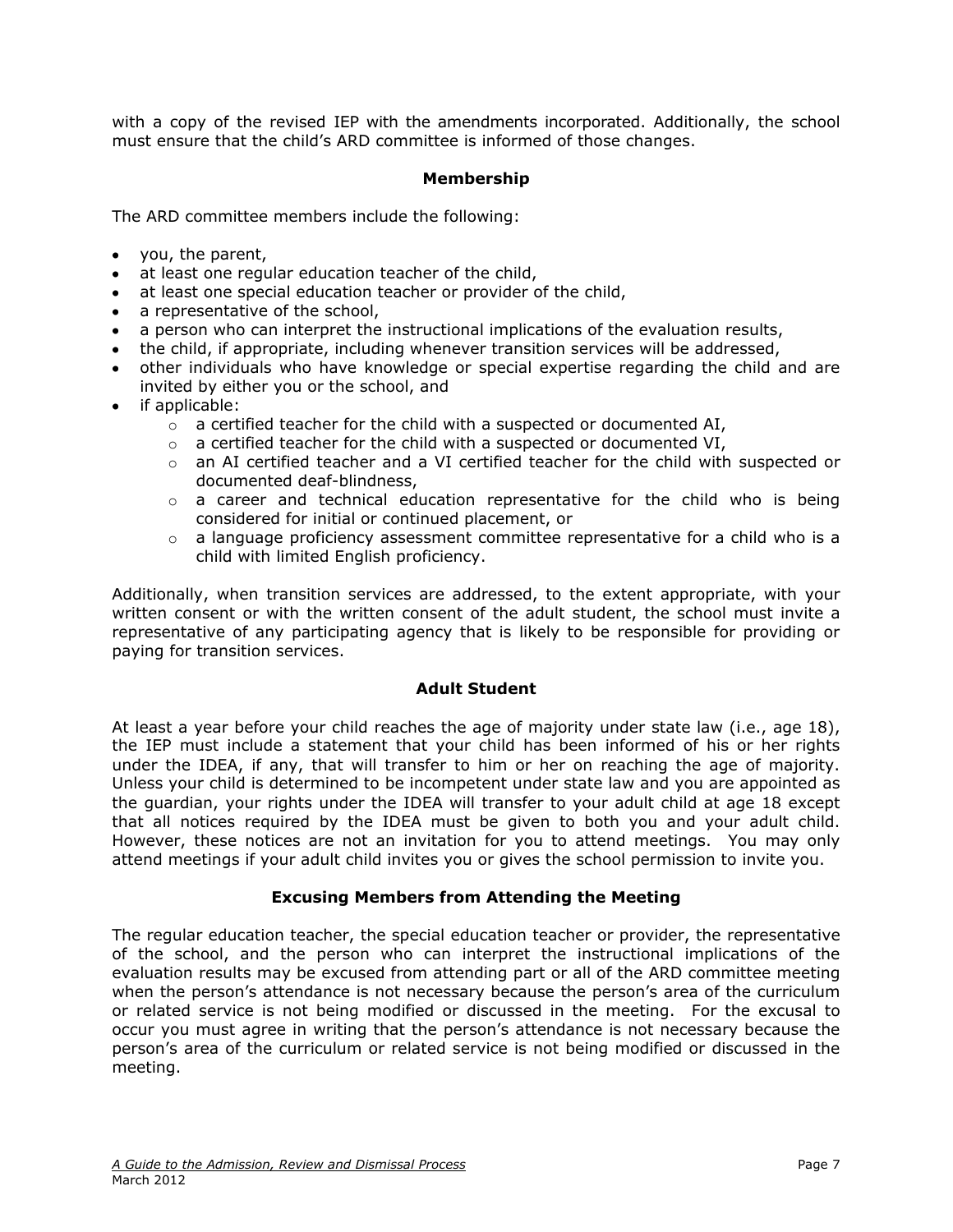A member of the ARD committee may also be excused from attending an ARD committee meeting when the meeting involves a modification to, or discussion of, the member's area of curriculum or related service if:

- you and the school consent to the excusal,
- $\bullet$  the consent is in writing,
- the person being excused submits written input into the development of the IEP to you and the rest of the ARD committee, and
- <span id="page-12-0"></span>• the written input is submitted before the meeting.

#### **Scheduling the Meeting**

The school must invite you to each ARD committee meeting for your child and make efforts to ensure one or both parent's participation. Written notice of the meeting must be given to you at least five school days before the meeting, unless you agree otherwise. The written notice must include the purpose, time, location of the meeting, and a list of who will be attending the meeting.

The ARD committee meeting must be at a time and place agreeable to you and the school. If the time or date the school proposes is not convenient for you, the school must make reasonable efforts to find a time that you are able to meet. If neither parent can attend the meeting, you may participate through alternative means such as through telephone or videoconferencing. If the school is unable to convince you to attend, then the school can conduct the meeting without you.

### **Individualized Education Program**

<span id="page-12-1"></span>If your child qualifies under the IDEA, the school is required to provide a FAPE in the least restrictive environment (LRE). This is accomplished through the ARD committee's development of an IEP, and the school's implementation of the IEP. The TEA has developed a model form that is clear, concise, well organized, and understandable to parents and educators for use in developing an IEP. Your child's school may use this model form for developing the IEP found at [http://www.tea.state.tx.us/index2.aspx?id=2147504486.](http://www.tea.state.tx.us/index2.aspx?id=2147504486)

In developing the IEP, there are several things the ARD committee must consider, including:

- strengths of your child,
- your concerns for enhancing the education of your child,
- results of the most recent evaluation of your child, and
- academic, developmental, and functional needs of your child.

In addition, the ARD committee must address special factors for some children, as follows:

- consider the use of positive behavioral interventions and supports, and other strategies, to address that behavior when a child's behavior impedes learning,
- consider the language needs of the child as those needs relate to the child's IEP when the child qualifies as a child with limited English proficiency,
- provide for instruction in Braille and the use of Braille, unless the committee determines that instruction in Braille or the use of Braille is not appropriate for the child when the child is blind or visually impaired,
- consider the communication needs of the child, and for the child who is deaf or hard of hearing, the ARD committee must further consider:
	- o the child's language and communication needs,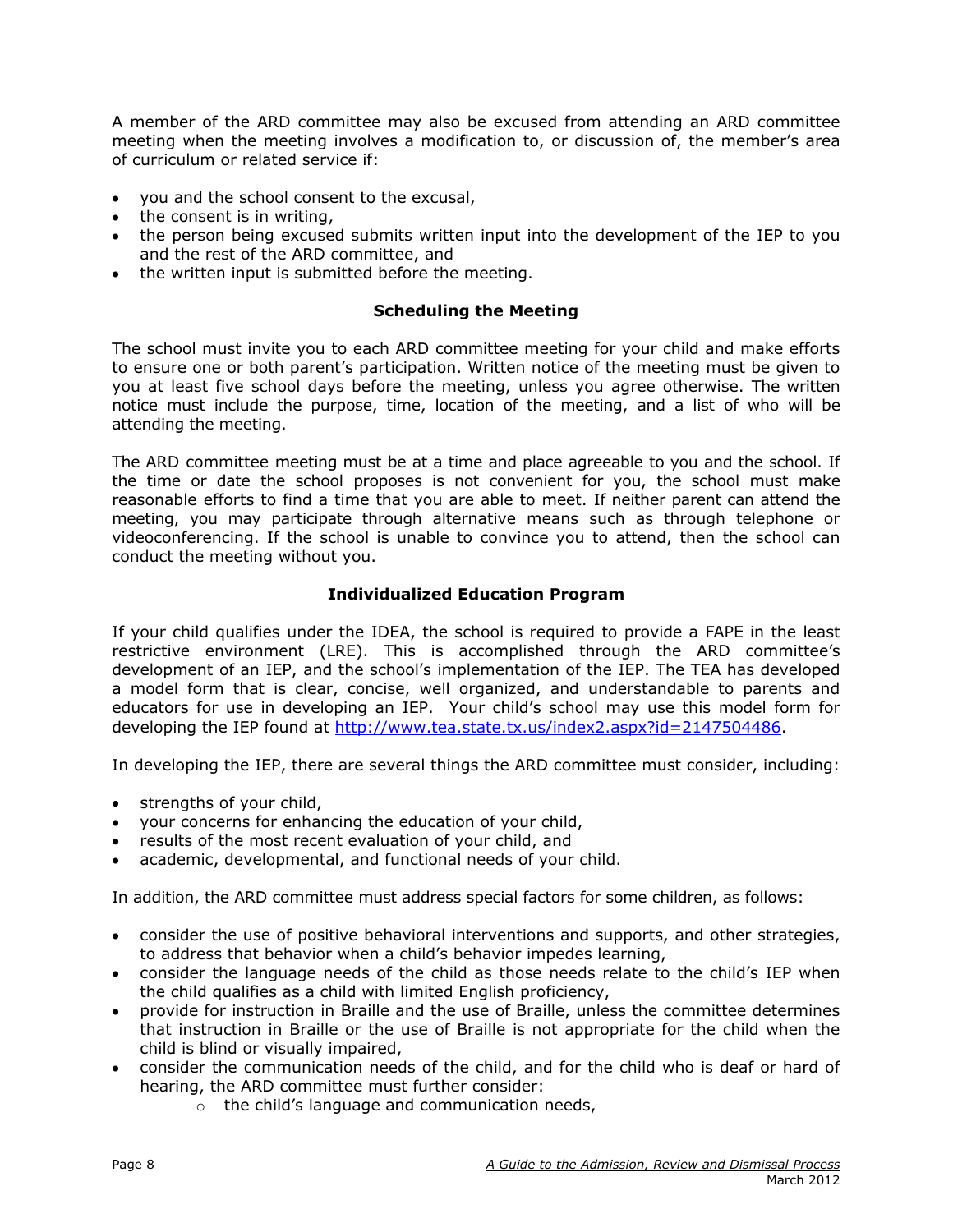- $\circ$  the child's opportunities for direct communications with peers and professional personnel in the child's language and communication mode,
- o the child's academic level, and
- $\circ$  the child's full range of needs, including opportunities for direct instruction in the child's language and communication mode, and
- consider whether the child needs assistive technology devices and services.

#### **Agreement/Disagreement**

<span id="page-13-0"></span>A decision of the ARD committee concerning the required elements of the IEP must be made by mutual agreement of the members if possible. This mutual agreement is called "consensus". The ARD committee should work toward consensus, but the school has the ultimate responsibility to ensure that the IEP includes the services that your child needs in order to receive a FAPE. It is not appropriate to make ARD committee decisions based upon a majority "vote". If there is disagreement, the IEP must state the basis for any disagreement. Members who disagree are given the opportunity to write their own statements.

When you disagree with the decisions of the ARD committee, you will be offered a single opportunity to have the committee recess for a period of time not to exceed 10 school days. If you accept the offer to recess and reconvene, before recessing the meeting, the members are to agree to a date, time, and place for reconvening the meeting. However, if your child's presence on the campus presents a danger of physical harm to your child or others, or if your child has committed an expellable offense or an offense which may lead to a placement in an alternative education program, you will not be entitled to a recess even though you may disagree with the decisions of the ARD committee.

During a recess, the members are encouraged to consider alternatives, gather additional information, prepare further documentation, and seek out additional resource persons to aid in resolving the disagreement. If the ARD committee meets again and you continue to disagree, unless the disagreement involves the initial provision of services for which consent is required, the school must implement the IEP that the school has decided is appropriate for your child. When a school implements a program with which you disagree, at least five school days prior to implementation, the school must provide you with prior written notice that it will implement the IEP.

The ARD committee may recess for reasons other than failure to reach agreement about all required elements of the IEP.

# **Present Levels of Academic Achievement and Functional Performance**

<span id="page-13-1"></span>The IEP must contain a statement of present levels of academic achievement and functional performance of your child. This statement must include how the disability affects involvement and progress in the general curriculum. If your child is a preschool child, the statement must explain how the disability affects participation in activities appropriate to the age of the child. For more information, visit the following websites <http://texasprojectfirst.org/PLAAFP!.html> and

[http://portal.esc20.net/portal/page/portal/esc20public/SpecialEducation/AGCHome/AGCStat](http://portal.esc20.net/portal/page/portal/esc20public/SpecialEducation/AGCHome/AGCStatewideLeadership) [ewideLeadership.](http://portal.esc20.net/portal/page/portal/esc20public/SpecialEducation/AGCHome/AGCStatewideLeadership)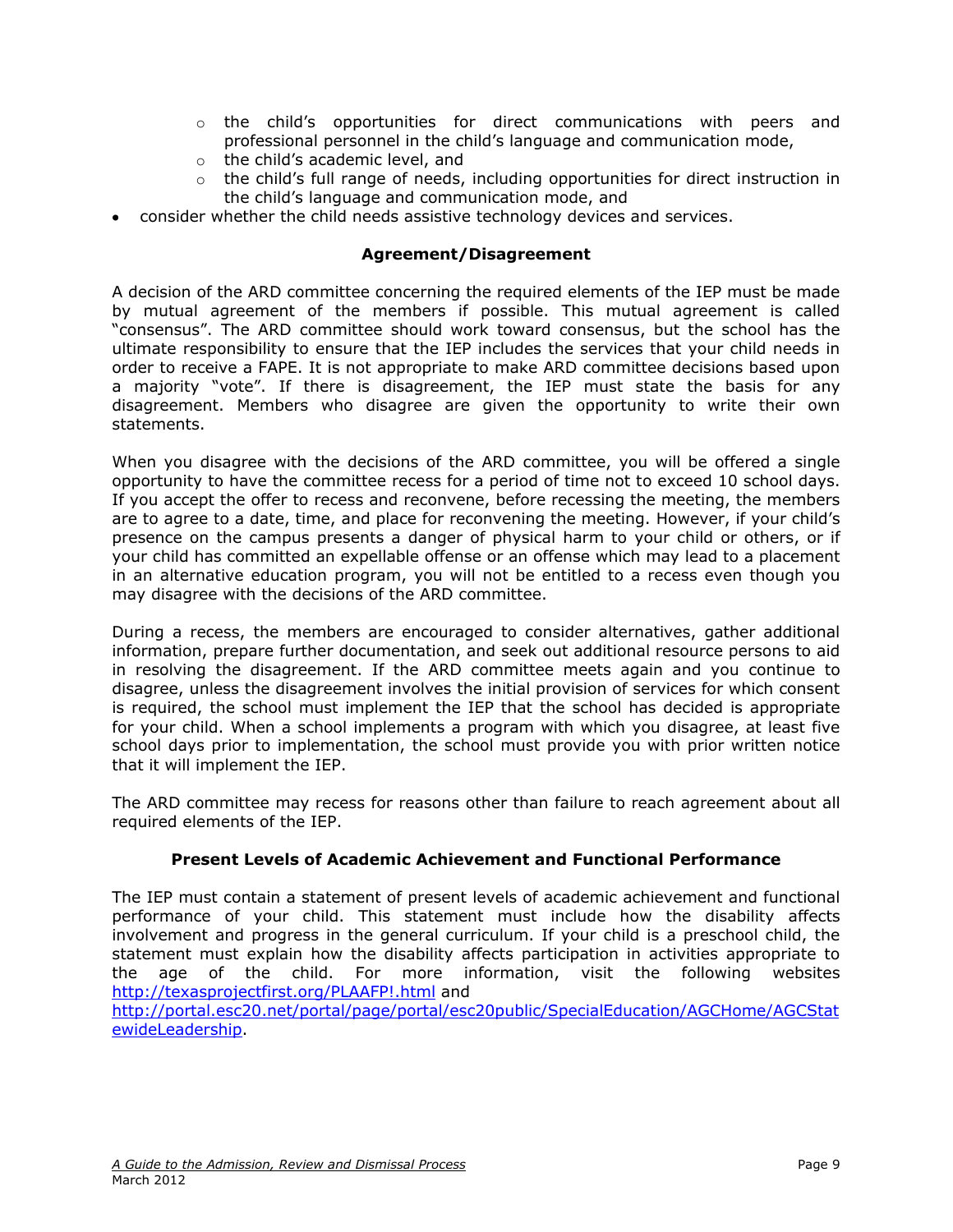### **Annual Goals**

<span id="page-14-0"></span>The IEP must contain measurable annual goals designed to meet your child's needs resulting from the disability so that he or she can be involved and progress in the general curriculum. These goals must also address other educational needs that result from your child's disability. The IEP must describe how your child's progress towards the annual goals will be measured as well as when the progress reports will be provided to you.

Special education information as well as a free training on writing standard-based IEPs by Region 20 Education Service Center is available on *iLearning* at <http://portal.esc20.net/portal/page/portal/esc20public/workshop>.

To participate in this on-line training you will find step-by-step directions for registration at [http://portal.esc20.net/pls/htmldb/wwv\\_flow\\_file\\_mgr.get\\_file?p\\_security\\_group\\_id=50721](http://portal.esc20.net/pls/htmldb/wwv_flow_file_mgr.get_file?p_security_group_id=507214150777007&p_fname=iLearning%20End%20User%20Guide-1.pdf) [4150777007&p\\_fname=iLearning End User Guide-1.pdf.](http://portal.esc20.net/pls/htmldb/wwv_flow_file_mgr.get_file?p_security_group_id=507214150777007&p_fname=iLearning%20End%20User%20Guide-1.pdf)

#### **Statewide Assessment**

<span id="page-14-1"></span>Federal law requires that schools be held accountable for educational results so that each child can meet his or her academic potential. State assessments are to be given to determine whether schools have been successful in teaching children the knowledge and skills for their enrolled grade as defined by the state content standards known as the Texas Essential Knowledge and Skills (TEKS) which is located on the TEA website [http://www.tea.state.tx.us/index2.aspx?id=6148.](http://www.tea.state.tx.us/index2.aspx?id=6148) Texas has developed assessments that meet these federal requirements. Children who receive special education and related services will take the appropriate state assessments which are based on grade-level content as required by federal law.

If the ARD committee determines that accommodations are necessary for a child to participate in assessments, the IEP must contain a statement of appropriate accommodations. Accommodation information is available at [http://www.tea.state.tx.us/student.assessment/accommodations/.](http://www.tea.state.tx.us/student.assessment/accommodations/) For those children who take alternate assessments based on alternate achievement standards, the IEP must contain a description of benchmarks or short-term objectives as part of the child's annual goals. If the child does not meet the expectations set by the ARD committee on the statewide assessment, the IEP must include a statement regarding how the child will participate in an accelerated instruction program or intensive program of instruction.

For a child taking an alternate assessment based on modified academic achievement standards, the ARD committee may elect to include annual goals, benchmarks, or shortterm objectives in the IEP to assist in monitoring the child's progress.

If the ARD committee determines that the child must take an alternate assessment instead of a particular state or districtwide assessment, a statement must be provided regarding why the child cannot participate in the regular assessment. In addition, the ARD committee must provide a statement indicating why the particular alternate assessment selected is appropriate for the child.

More information can be found on the TEA's ARD committee resources webpage is located at [http://www.tea.state.tx.us/student.assessment/ard/.](http://www.tea.state.tx.us/student.assessment/ard/)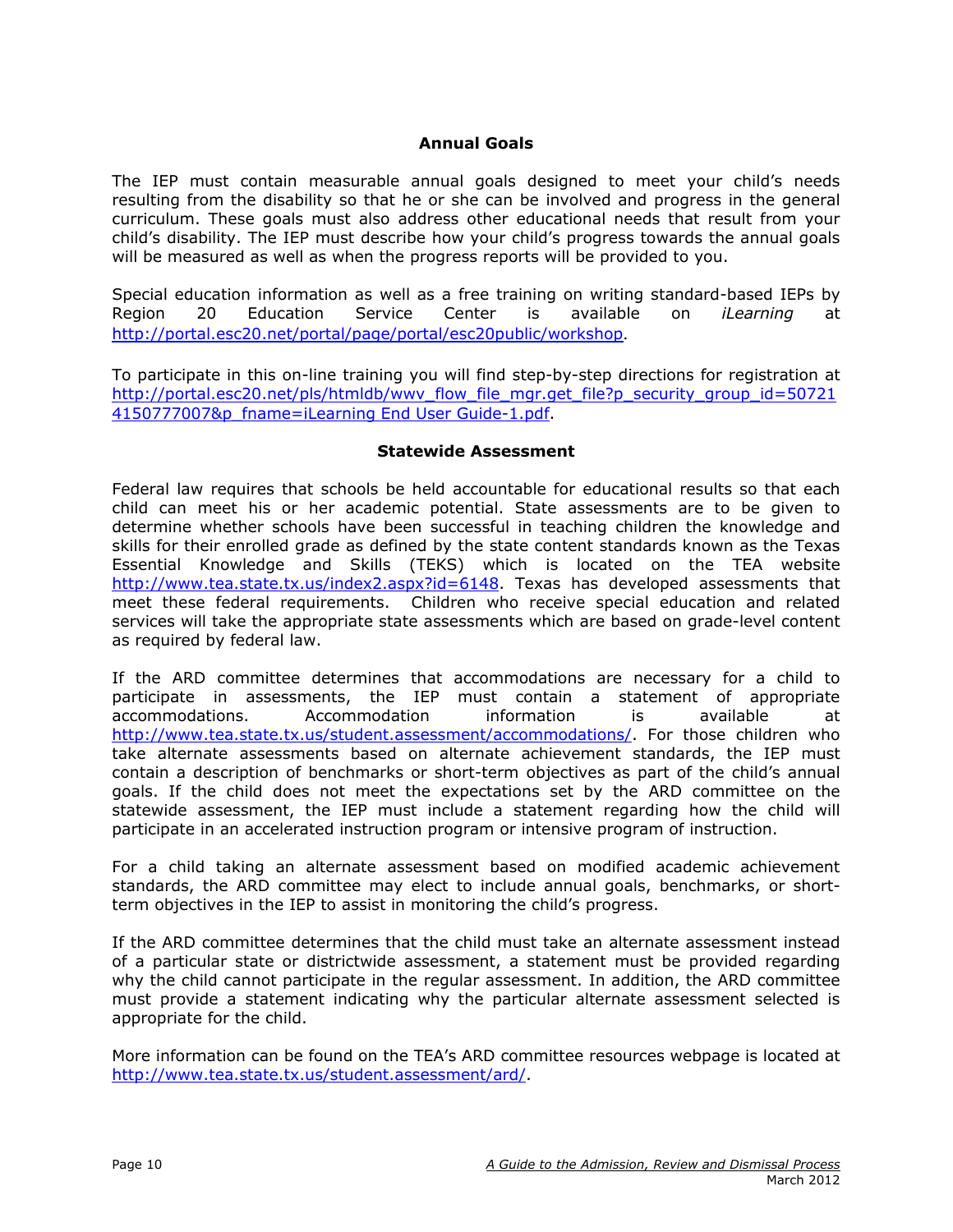# **Special Education, Related Services, and Supplementary Aids and Services**

<span id="page-15-0"></span>The ARD committee decides what services are needed to:

- enable the child to advance appropriately toward attaining the annual goals,
- be involved and make progress in the general curriculum (including participation in extracurricular and nonacademic activities), and
- be educated and participate with children without disabilities.

The IEP must include a statement of needed special education, related services, and supplementary aids and services to be provided to your child or on behalf of your child. These services must be based on peer-reviewed research to the extent practicable.

Additionally, the IEP must contain a statement of any needed program modifications and supports for school personnel that will be provided. The ARD committee determines the length of your child's school day.

#### **Supplemental Areas to be Addressed for Children with Autism**

<span id="page-15-1"></span>For a child with autism, there are 11 strategies that must be considered, based on peerreviewed, research-based educational practices to the extent practicable. When needed, these strategies must be addressed in the IEP. When not needed, the IEP must include a statement to that effect and the basis upon which the determination was made. The additional strategies the ARD committee must consider are:

- extended educational programming,
- daily schedules reflecting minimal unstructured time,
- in-home and community-based training, or viable alternatives,
- positive behavior support strategies,
- futures planning,
- parent/family training, and support,
- suitable staff-to-child ratio appropriate to identified activities,
- communication interventions,
- social skills supports and strategies,
- professional educator/staff support, and
- teaching strategies based on peer-reviewed, research-based practices.

<span id="page-15-2"></span>More information can be found at [http://www.txautism.net/.](http://www.txautism.net/)

#### **Extended School Year Services**

The ARD committee decides if your child qualifies for ESY services. The decision is based on formal and/or informal measures. Eligibility for ESY services is not limited to certain categories of disability. These are individualized decisions based on the criteria for ESY services and not a "one-size-fits-all" decision.

Your child qualifies for ESY services if, in one or more critical areas addressed in your child's current IEP, your child has exhibited, or reasonably may be expected to exhibit, severe or substantial regression that cannot be regained within a reasonable period of time. The term "severe or substantial regression" means that the child has been, or will be, unable to maintain one or more acquired critical skills in the absence of ESY services.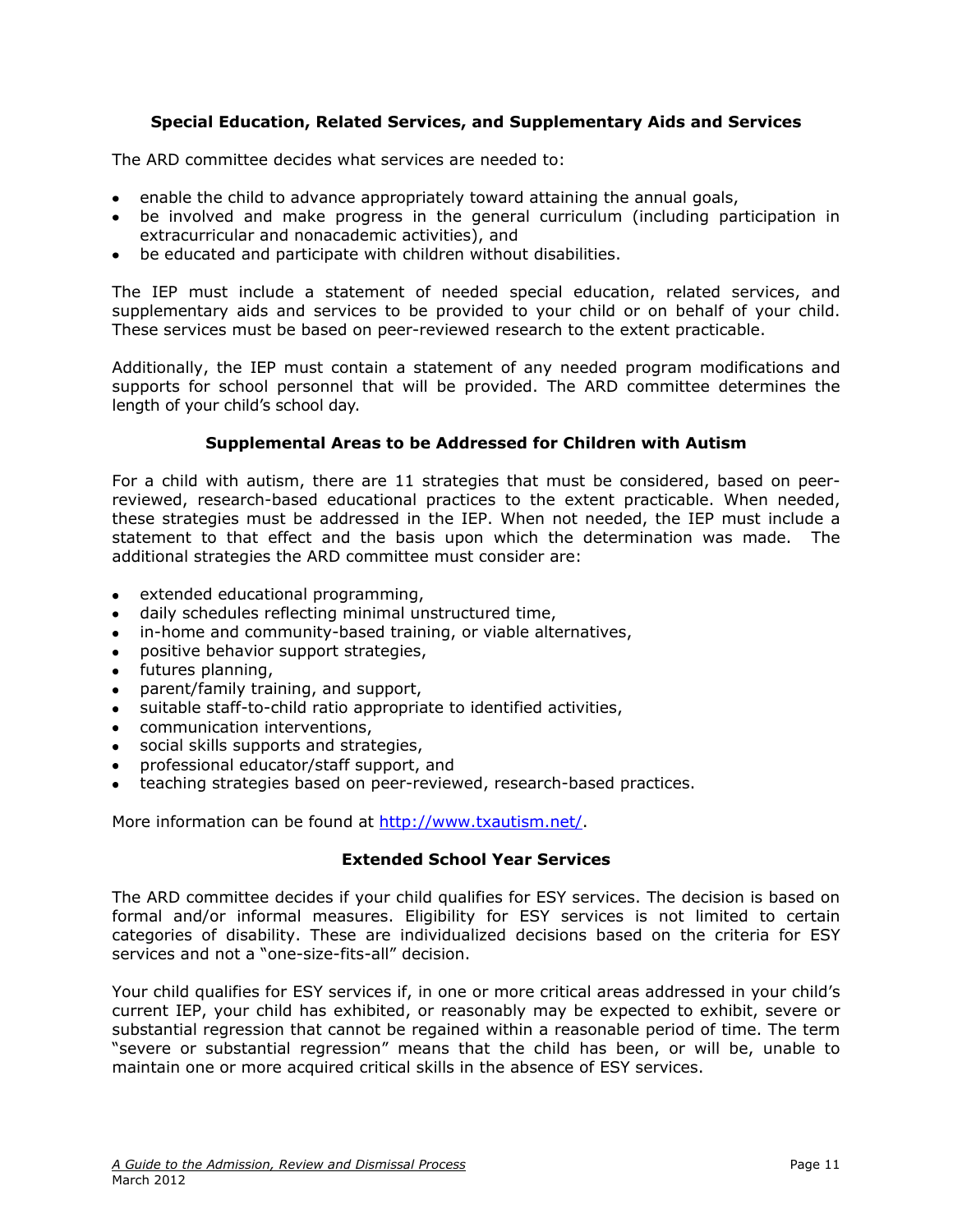A skill is critical when the loss of that skill results, or is reasonably expected to result, in any of the following occurrences to the child during the first eight weeks of the next regular school year:

- removal to a more restrictive placement,
- a significant loss of skills needed to progress in the general curriculum,
- a significant loss of self-help skills requiring more direct services and support,
- loss of access to non-educational, community-based independent living skill instruction or an independent living environment as a result of losing skills, or
- loss of access to on-the-job training or productive employment due to losing skills.

If the loss of acquired critical skills would be particularly severe or substantial, or if such loss results or reasonably may be expected to result, in immediate physical harm to the child or to others, ESY services may be justified without consideration of the period of time for regaining such skills. In any case, the period of time for regaining a critical skill must not exceed eight weeks.

If the ARD committee determines that your child is in need of ESY services, then the IEP must also include goals and objectives for ESY services from your child's current IEP. If your school does not propose to discuss ESY services at your child's annual ARD committee meeting, you may request that your child's ARD committee discuss eligibility for ESY services.

#### **Transition**

<span id="page-16-0"></span>Transition services are a coordinated set of activities designed to help the child move from school to post-school activities. Those activities begin by age 14 with an examination of state transition planning. By age 16, or younger if determined appropriate by the ARD committee, the IEP must include appropriate measurable post-secondary goals based upon age-appropriate transition assessments related to training, education, employment and, where appropriate, independent living skills. The IEP must include transition services needed to assist the child in reaching those goals.

Your child must be invited to the ARD committee meeting when transition services will be discussed. Additionally, to the extent appropriate, with your written consent or with the written consent of the student who is an adult, the school must invite a representative of any participating agency that is likely to be responsible for providing or paying for transition services.

The ARD committee must make decisions regarding transition goals and services based on age-appropriate transition assessments. The transition goals and services in your child's IEP must be updated annually. Additional information regarding transition can be found at [http://www.transitionintexas.org.](http://www.transitionintexas.org/)

#### **Placement**

<span id="page-16-1"></span>The IDEA guarantees that your child will be educated in the LRE. This means that, to the maximum extent appropriate, your child must be educated with children who do not have disabilities. Removal of your child from the regular educational environment may only occur if the nature or severity of the disability is such that education in regular classes with the use of supplementary aids and services cannot be achieved satisfactorily.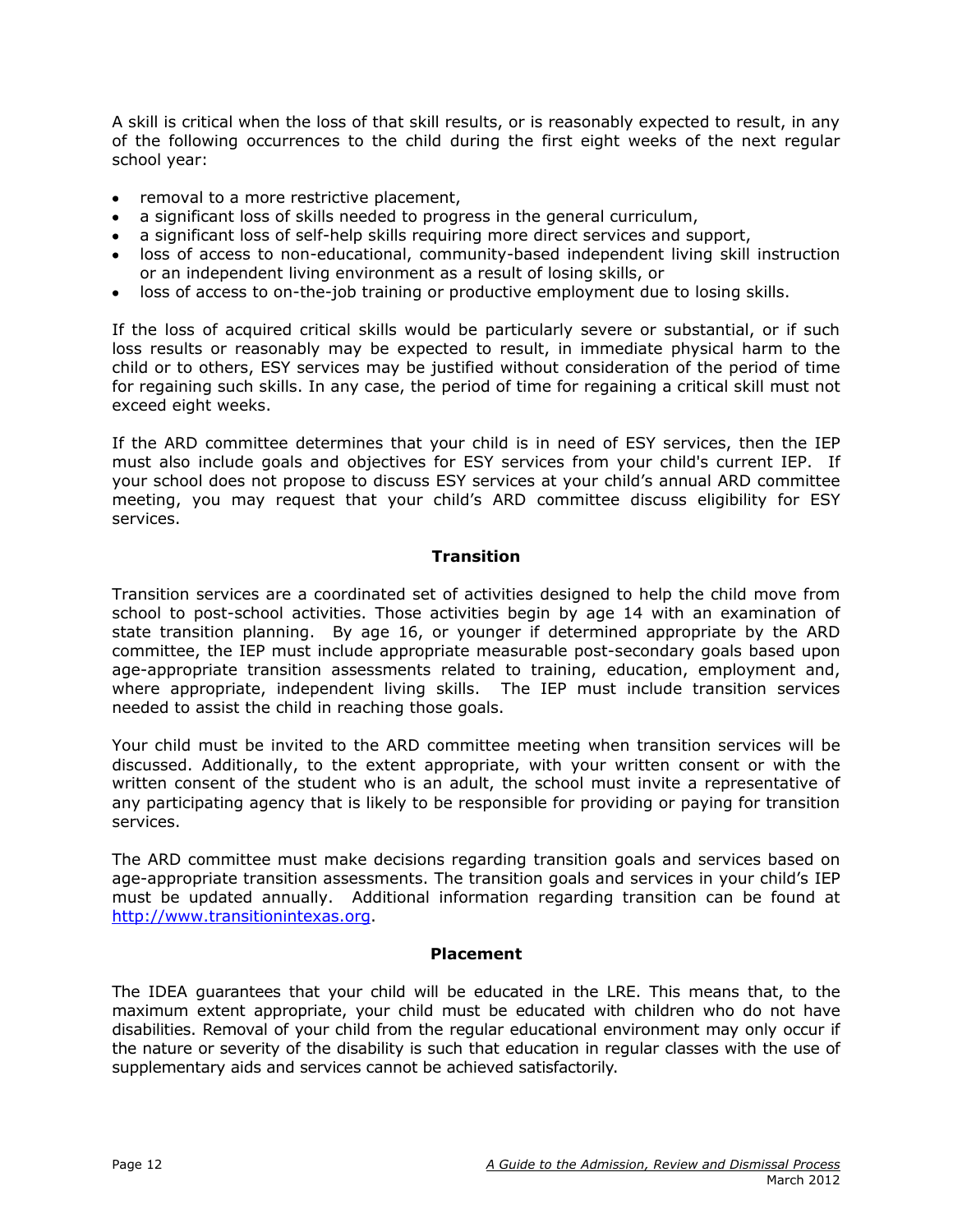"Supplementary aids and services" means aids, services, and other supports that are provided in regular education classes, other education-related settings, and in extracurricular and nonacademic settings, to enable children with disabilities to be educated with children without disabilities to the maximum extent appropriate.

Placement refers to the educational program on the continuum of placements (i.e., regular classes, special classes, special schools, homebound instruction, instruction in hospitals and institutions). Placement does not refer to the specific physical location or site where the services will be delivered. The ARD committee determines the educational placement based on the child's IEP.

#### **Graduation**

<span id="page-17-0"></span>The state's goal is that all Texas children finish high school with the skills designed to meet their unique needs and prepare them for further education, employment, and independent living. Because graduation is a change of placement, the ARD committee decides whether a child has met graduation criteria.

Additional information regarding graduation requirements can be found at [http://www.tea.state.tx.us/index2.aspx?id=2147498359.](http://www.tea.state.tx.us/index2.aspx?id=2147498359)

There are four ways in which a child receiving special education services may graduate from high school and receive a regular high school diploma.

- 1. Your child may graduate and receive a regular high school diploma if he or she has satisfactorily completed the state or local (whichever is greater) required standards in the TEKS and credit requirements for graduation (under the recommended or distinguished achievement high school program curriculum requirements) applicable to children in general education, and if the child has performed satisfactorily on the required state assessments.
- 2. Your child may graduate and receive a regular high school diploma if he or she has satisfactorily completed the state or local (whichever is greater) required standards in the TEKS and credit requirements for graduation (under the minimum high school program curriculum requirements) applicable to children in general education, including participation in required state assessments. The ARD committee must determine whether satisfactory performance on the required state assessments is necessary for graduation.

When a child graduates in one of the manners described above, the graduation ends the school's obligation to provide services to the child. An evaluation is not required, but the school must give the child a summary of performance.

3. Your child may graduate and receive a regular high school diploma if he or she has satisfactorily completed the state or local (whichever is greater) required standards in the TEKS through courses that contain modified content and has satisfactorily completed credit requirements for graduation under the minimum high school program including participation in required state assessments. The ARD committee must determine whether satisfactory performance on the required state assessments is necessary for graduation. Your child must also successfully complete his or her IEP and meet one of the following conditions: full-time employment, mastery of specific employability skills, or access to services which are not the legal responsibility of the school. An evaluation must be provided and included with a summary of performance.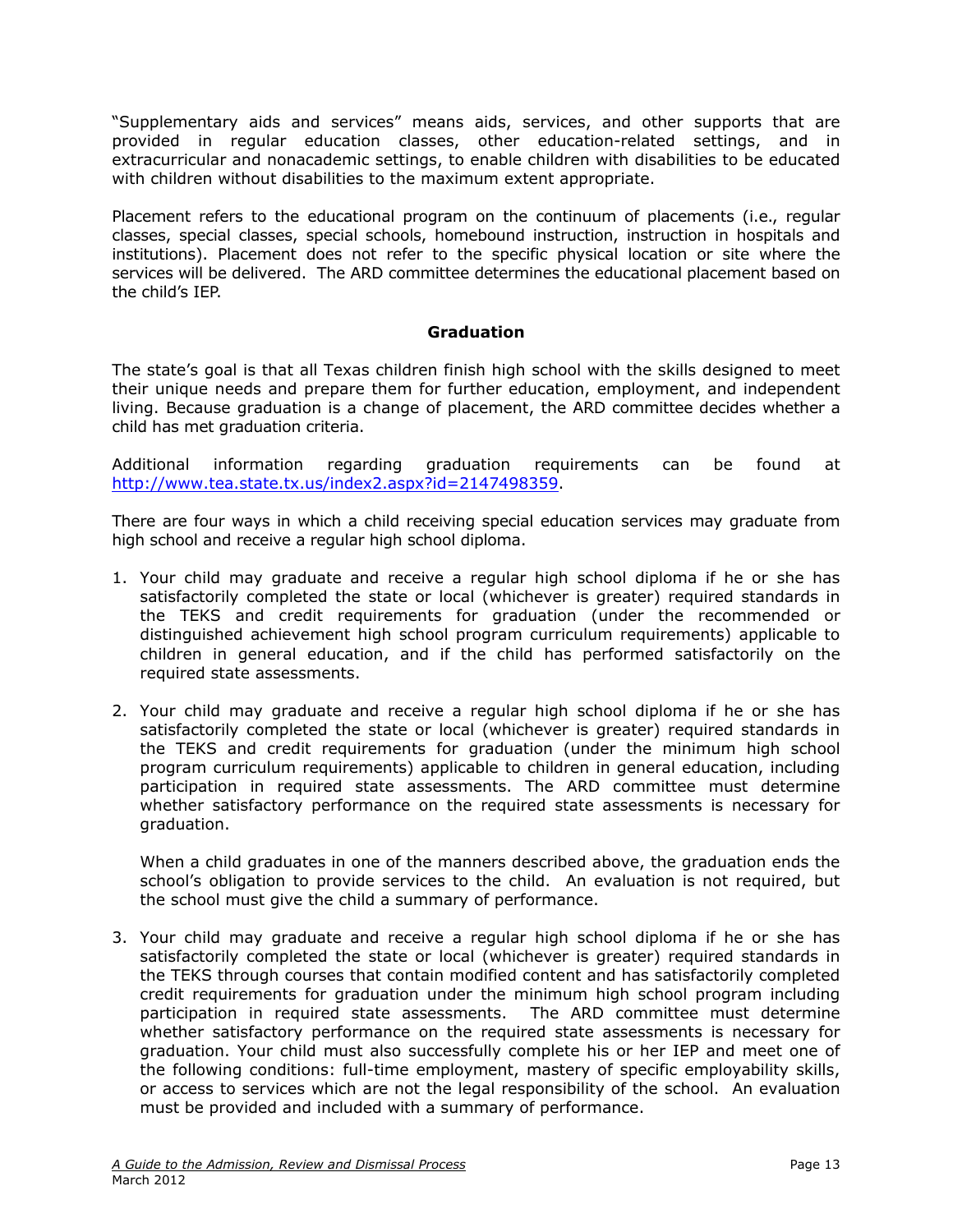When your child graduates in this manner, your child may be able to return to school and receive services through the end of the school year in which he or she reaches age 22. If your child seeks to return, the ARD committee must determine the appropriate educational services for your child.

4. Your child may graduate and receive a regular high school diploma if he or she no longer meets age eligibility requirements (i.e., "ages out") and has completed the requirements of his or her IEP. Your child who is receiving special education services and who is 21 on September 1 of a school year is eligible for services through the end of that school year or until graduation, whichever comes first. The child who graduates due to aging out and meeting his or her IEP requirements must be given a summary of performance.

If the ARD committee determines that your child is unable to participate in physical activity due to disability or illness, your child may be allowed to substitute one credit in English language arts, mathematics, science, or social studies, or one academic elective credit for the physical education credit required to graduate. A credit allowed to be substituted for this reason may not also be used by the child to satisfy a graduation requirement other than completion of the physical education credit.

### **Discipline**

<span id="page-18-0"></span>School officials may consider any unique circumstances on a case-by-case basis when determining whether a change in placement is appropriate for a child with a disability who has violated the school's code of student conduct. As a general rule, the consequences stated in the school's code of student conduct apply to all children, including children with disabilities.

There are, however, special rules and limitations that may apply to a child with a disability if the school proposes to remove the child from his or her current placement for more than 10 consecutive school days or if the child has been subjected to a series of removals that constitute a pattern.

School officials may report to law enforcement authorities that a child, including a child with a disability, is suspected of committing a crime. In some instances state law requires school officials to make a report to law enforcement. Schools that report a suspected crime to law enforcement officials must ensure that copies of the special education and disciplinary records of the child are transmitted for consideration by the appropriate authorities, provided that the transmission is permitted by the Family Educational Rights and Privacy Act (FERPA). The FERPA assures the confidentiality of personally identifiable information contained in education records. Under the FERPA, this type of information (such as the child's status as a child receiving special education services) can only be released with parental consent, except in certain very limited circumstances. Therefore, in most instances, in order to transmit such records to law enforcement authorities, parental consent will be required. Additional information regarding discipline and children in special education can be found at [http://www.tea.state.tx.us/index2.aspx?id=2147497414.](http://www.tea.state.tx.us/index2.aspx?id=2147497414)

#### Disciplinary Removals from Placement

<span id="page-18-1"></span>School officials may remove your child from his or her current educational placement if your child violates the code of student conduct. This removal can be to an appropriate interim alternative educational setting (IAES), another setting, or suspension for not more than 10 consecutive school days (to the extent that the disciplinary measure is applied to children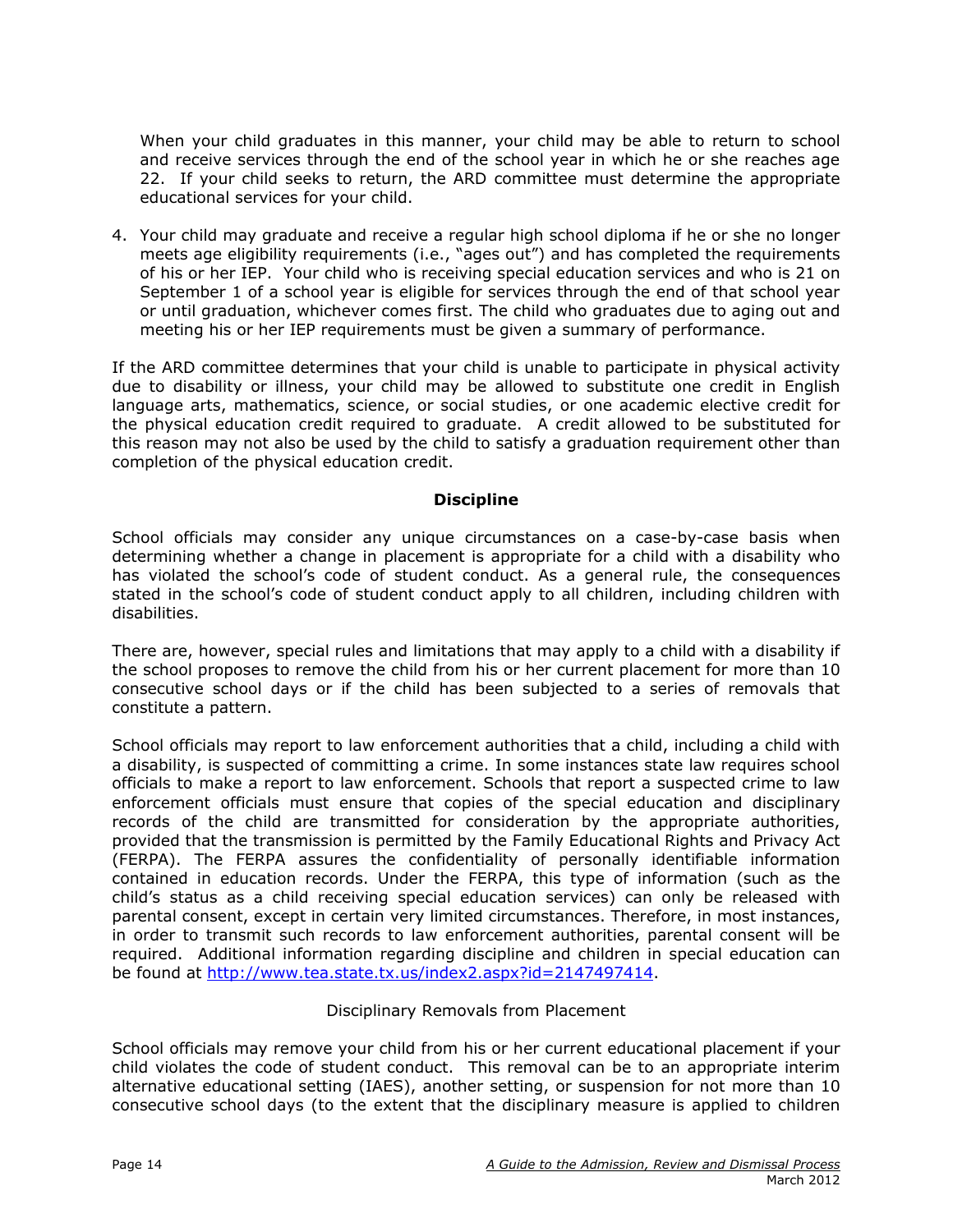without disabilities), and, for additional removals of not more than 10 consecutive school days in that same school year for separate incidents of misconduct (as long as those removals do not constitute a change in placement).

# Short-term Removals for 10 Consecutive Days or Less

<span id="page-19-0"></span>Disciplinary removals for 10 consecutive school days or less do not trigger the requirement to hold an ARD committee meeting or conduct a manifestation determination. The school is only required to provide services to your child during a short-term removal if it provides services to a child without disabilities who is similarly removed.

### Cumulative Removals Totaling 10 Days or More

<span id="page-19-1"></span>School officials may order additional short-term removals (not more than 10 consecutive school days) in the same school year for separate incidents of misconduct, provided that these removals do not constitute a change of placement.

After your child has been removed for 10 cumulative school days in the same school year, if the current removal is not for more than 10 consecutive school days and is not a change of placement, the school must provide services so as to enable your child to continue to participate in the general education curriculum, although in another setting, and to progress toward meeting the goals set out in your child's IEP. School personnel must consult with at least one of your child's teachers to decide which services are needed.

### Change of Placement

<span id="page-19-2"></span>A removal of a child with a disability from his or her current educational placement is a change of placement if:

- the removal is for more than 10 consecutive school days, or
- the child has had a series of removals that constitute a pattern because:
	- $\circ$  the removals total more than 10 school days in a school year,
		- $\circ$  the child's behavior is largely similar to the child's behavior in past incidents that resulted in the series of removals, and
		- $\circ$  other factors like the length of the removals, the total amount of time the child has been removed, and the proximity of the removals to one another.

The school will determine on a case-by-case basis whether a pattern of removals amounts to a change of placement. You may challenge the school's decision about this through a due process hearing or judicial proceeding.

If the school proposes a removal that will constitute a change of placement due to your child's violation of the code of student conduct, school officials must notify you of that decision and provide you with a copy of the [Notice of Procedural Safeguards.](http://framework.esc18.net/) This must be done on the date on which the decision is made to change the child's placement. In addition, the school must arrange for a meeting of the ARD committee to determine whether the conduct was a manifestation of the child's disability.

#### Manifestation Determination Review

<span id="page-19-3"></span>Within 10 school days of any decision to change the placement of your child due to a violation of the code of student conduct, the ARD committee must meet and conduct a MDR.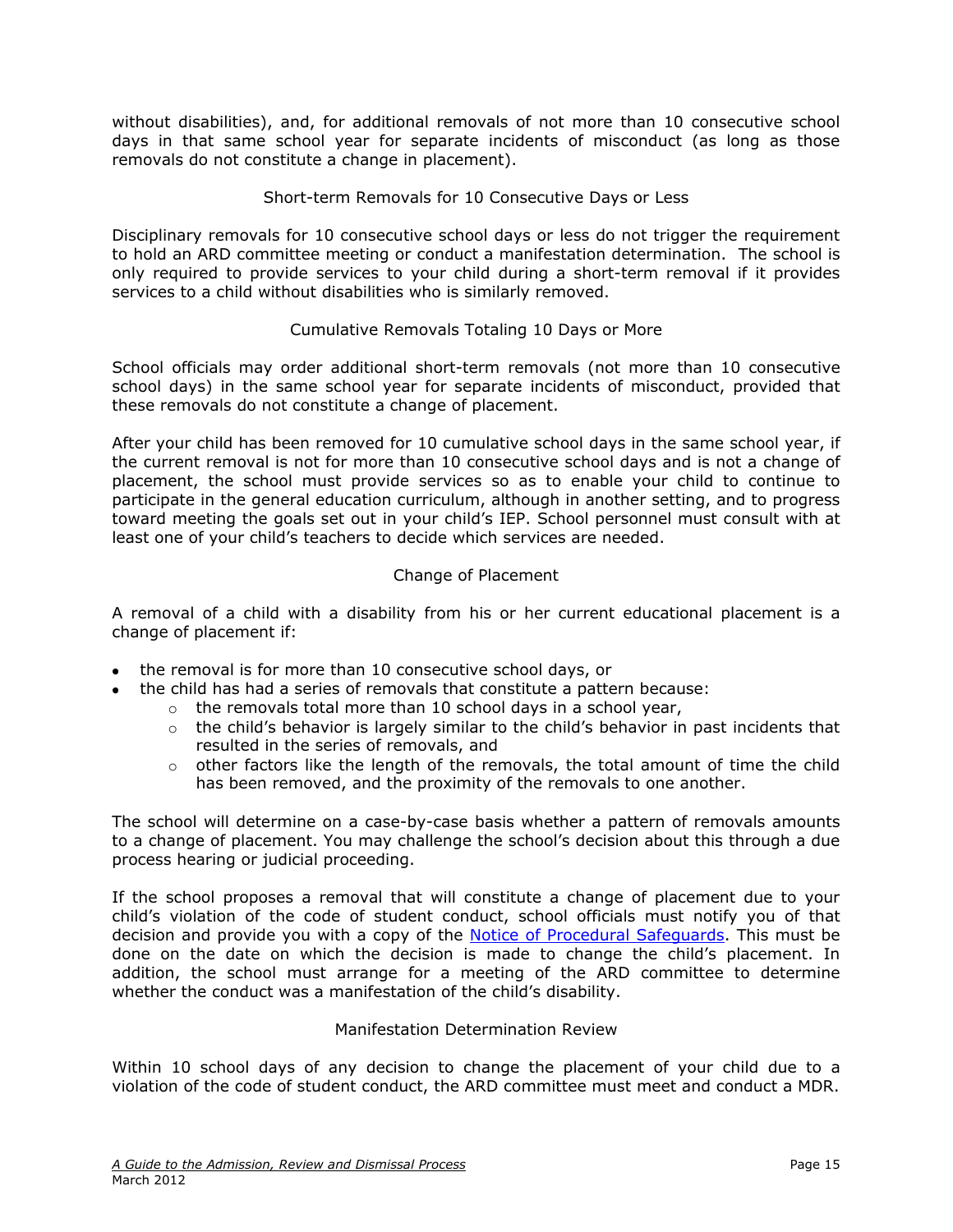When conducting an MDR, the ARD committee must review all relevant information in your child's file, including the IEP, any teacher observations, and any relevant information provided by you. You may present any relevant information at this time for the ARD committee to review when making the determination whether your child's conduct is a manifestation of his or her disability.

The ARD committee must then answer both of the following questions:

- Was the conduct in question caused by, or did it have a direct and substantial relationship to, your child's disability?
- Was the conduct in question the direct result of the school's failure to implement the IEP?

### When Conduct is a Manifestation

<span id="page-20-0"></span>If the ARD committee answers "yes" to either of the above questions, the conduct is a manifestation of the child's disability. In that event, the committee must either:

- conduct a functional behavioral assessment (FBA), unless the school had conducted an FBA before the behavior that resulted in the change of placement occurred, and implement a behavior intervention plan (BIP), or
- if a BIP is already in place, review the BIP and modify it as necessary to address the behavior.

In addition, if the committee concludes that your child's conduct was caused by the school's failure to implement the IEP, the school must take immediate steps to remedy the deficiencies.

If the ARD committee concludes that your child's behavior is a manifestation of his or her disability, the committee must return your child to the placement from which your child was removed unless:

- you and the school agree to a change of placement as part of the modification of the child's BIP, or
- your child's violation of the code of student conduct involves one of the "special circumstances" described below.

#### When Conduct is Not a Manifestation

<span id="page-20-1"></span>If the ARD committee concludes that your child's conduct was not a manifestation of his or her disability, school personnel may discipline your child in the same manner as other children, except appropriate educational services must continue.

The child's ARD committee will determine the IAES in which the child will be served. In Texas, the IAES may be a disciplinary alternative education program.

#### Special Circumstances

<span id="page-20-2"></span>School personnel may remove your child to an IAES for up to 45 school days without regard to whether the behavior is a manifestation of his or her disability in cases where your child:

carries or possesses a weapon at school, on school premises, or at a school function,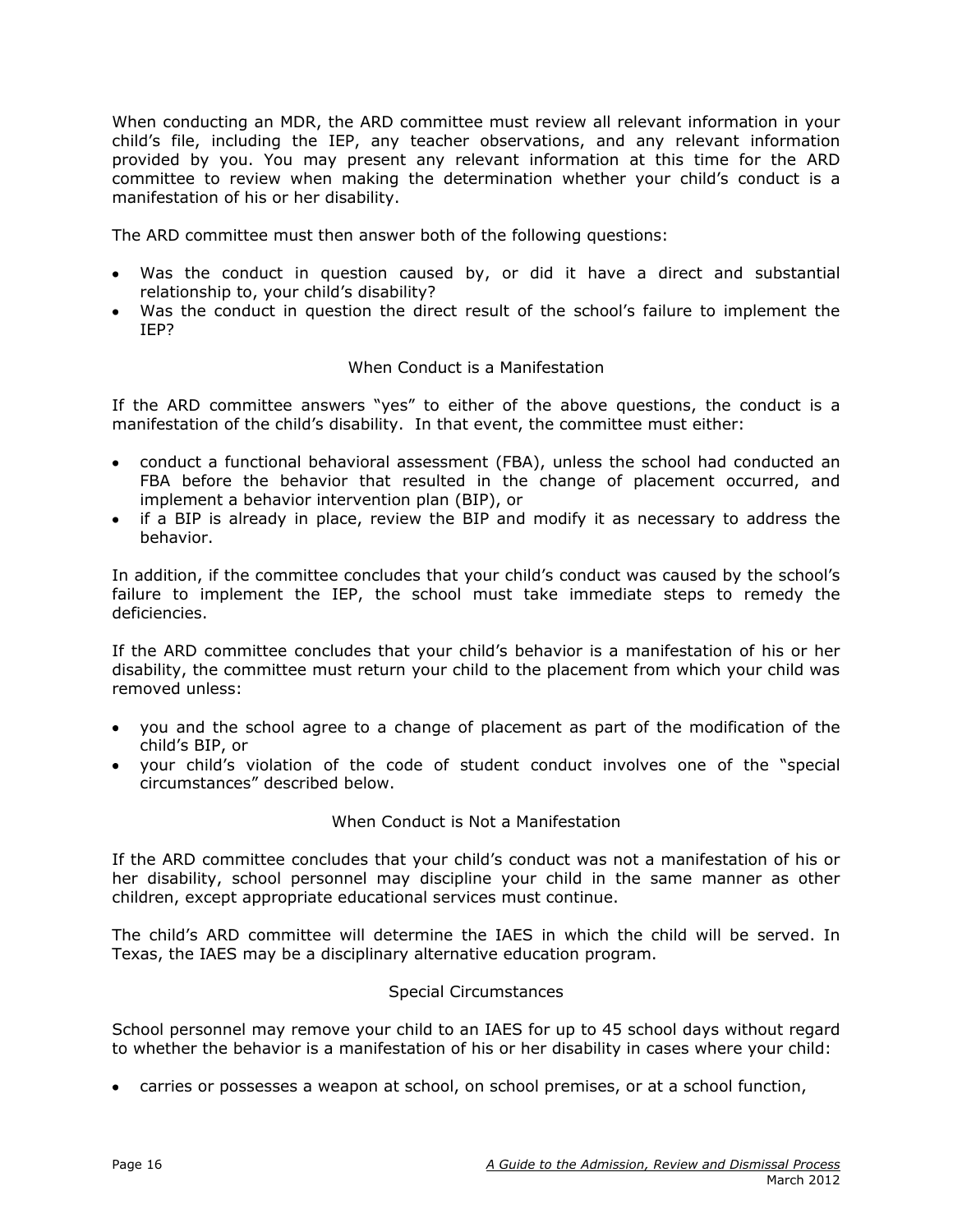- knowingly possesses or uses illegal drugs or sells or solicits the sale of a controlled substance while at school, on school premises, or at a school function, or
- has inflicted serious bodily injury upon another person while at school, on school premises, or at a school function.

The child's ARD committee will determine the IAES in which the child will be served.

#### **Expedited Due Process Hearing**

<span id="page-21-0"></span>If you disagree with a decision regarding placement in an IAES or manifestation determination, you may request a due process hearing. While the hearing is pending, unless you and the school agree otherwise, your child must remain in the IAES selected by the ARD committee until the hearing officer decides the case or the period of removal to the IAES concludes, whichever occurs first.

Due process hearings concerning disciplinary placements have shortened timelines. This means that the resolution meeting must be held within 7 calendar days and the hearing must be held within 20 school days of the request. The hearing officer must make a decision within 10 school days after the hearing.

The school may also request a due process hearing if the school wants to challenge a child's return to school after the ARD committee has determined that the child's conduct was a manifestation of his or her disability.

### **Child Not Yet Eligible**

<span id="page-21-1"></span>If your child has not been determined eligible for special education and engages in behavior that violates the code of student conduct, your child is entitled to the protections provided in the IDEA if the school had knowledge that your child had a disability before the behavior occurred. The school has knowledge if before the behavior occurred:

- you expressed concerns in writing to supervisory or administrative personnel or to your child's teacher that your child needs special education and related services,
- you asked for an evaluation of your child, or
- school personnel have expressed specific concerns about a pattern of your child's behavior to the special education director or other supervisory personnel of the school.

The school is not considered to have knowledge if:

- you refused to allow the school to evaluate your child, refused special education services for your child, or revoked your consent for the continued provision of special education services, or
- your child has been evaluated and determined not to be eligible for special education services.

If the school does not have knowledge that your child had a disability prior to taking disciplinary action, your child will be subject to disciplinary measures that apply to children without disabilities who engage in the same type of behavior. You may request an evaluation of your child for possible special education services during the time when your child is being disciplined. If this occurs, the school must complete the evaluation in an expedited manner. Until the evaluation is completed, your child remains in the placement determined by the school, which can include suspension or expulsion.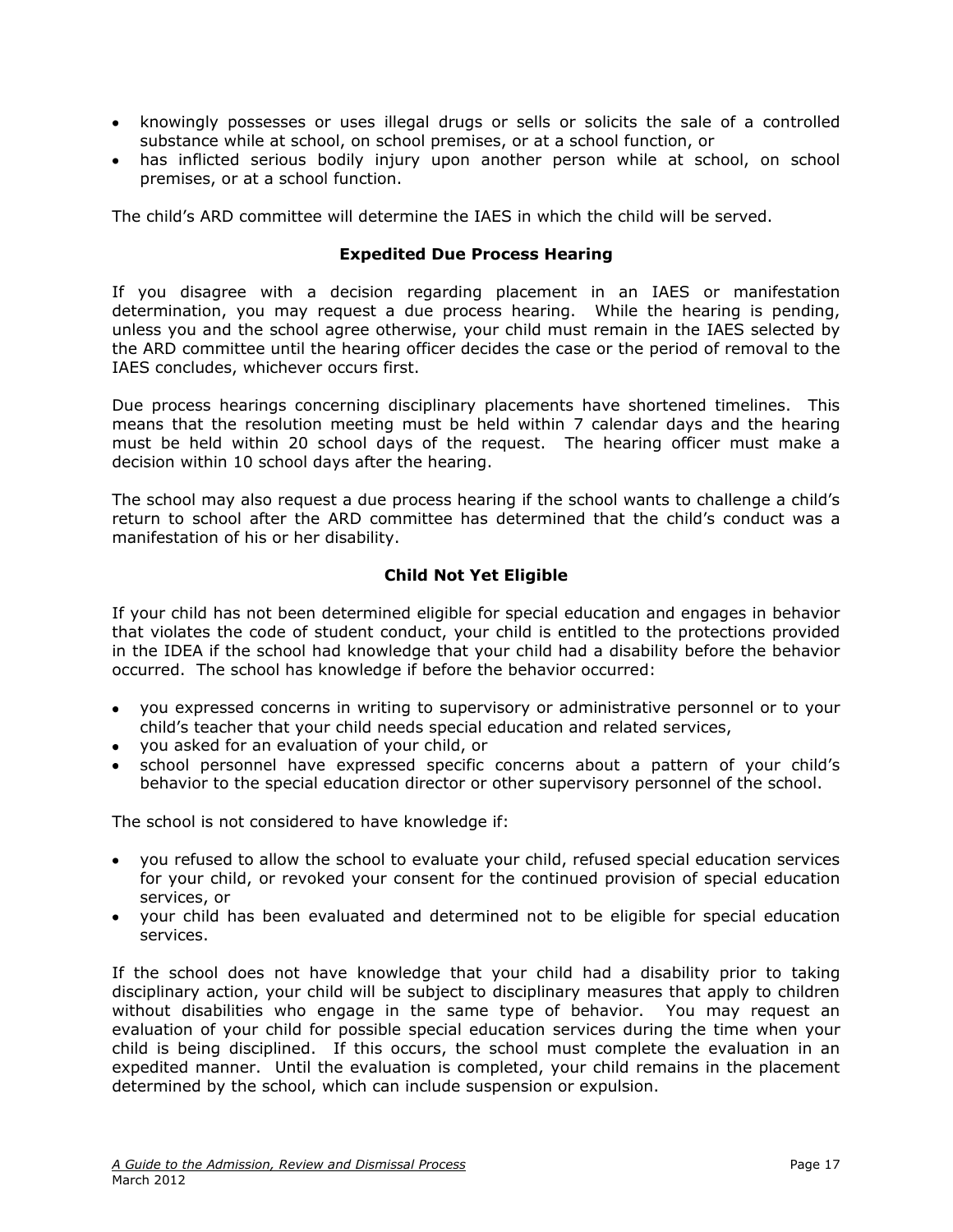#### **Notice of Procedural Safeguards**

<span id="page-22-0"></span>A copy of the Notice of Procedural Safequards must be provided to you at least once a year and when any of the following circumstances occur:

- upon initial referral or your request for evaluation,
- upon receipt of the first state complaint in a school year,
- upon receipt of the first due process hearing complaint in a school year,
- on the day a decision is made to make a disciplinary change of placement, and
- upon your request.

For a complete explanation of your rights, see the [Notice of Procedural Safeguards](http://framework.esc18.net/) on the internet. Copies are available in English and Spanish at the following site <http://framework.esc18.net/> or you may request a copy from the school counselor or the school's special education department.

#### **Dispute Resolution**

<span id="page-22-1"></span>From time to time, disputes may arise relating to the identification, evaluation, educational placement, or the provision of a FAPE to your child with a disability. It is the policy and intent of the TEA to encourage and support the resolution of any dispute at the lowest level possible in a prompt, efficient, and effective manner.

The possible options for resolving disputes include, but are not limited to:

- meetings of your child's ARD committee,
- meetings or conferences with your child's teachers,
- meetings or conferences, subject to local school policies, with campus administrators, the special education director, the superintendent, or the board of trustees,
- requesting mediation through the TEA,
- filing a special education complaint with the TEA, or
- requesting a special education due process hearing through the TEA.

Additional information regarding dispute resolution may be found on the TEA website at [http://www.tea.state.tx.us/index2.aspx?id=2147497560.](http://www.tea.state.tx.us/index2.aspx?id=2147497560)

#### Mediation

<span id="page-22-2"></span>You or the school may ask the TEA to assign a mediator to help the parties work toward a solution to a disagreement regarding your child's educational program. Mediation is provided at no cost to you or the school.

Mediation is a voluntary process, meaning that both parties must agree to participate in mediation. The focus of mediation is on solving a disagreement and arriving at a solution that meets the needs of your child. The TEA has additional information regarding mediation at [http://www.tea.state.tx.us/index2.aspx?id=5087.](http://www.tea.state.tx.us/index2.aspx?id=5087)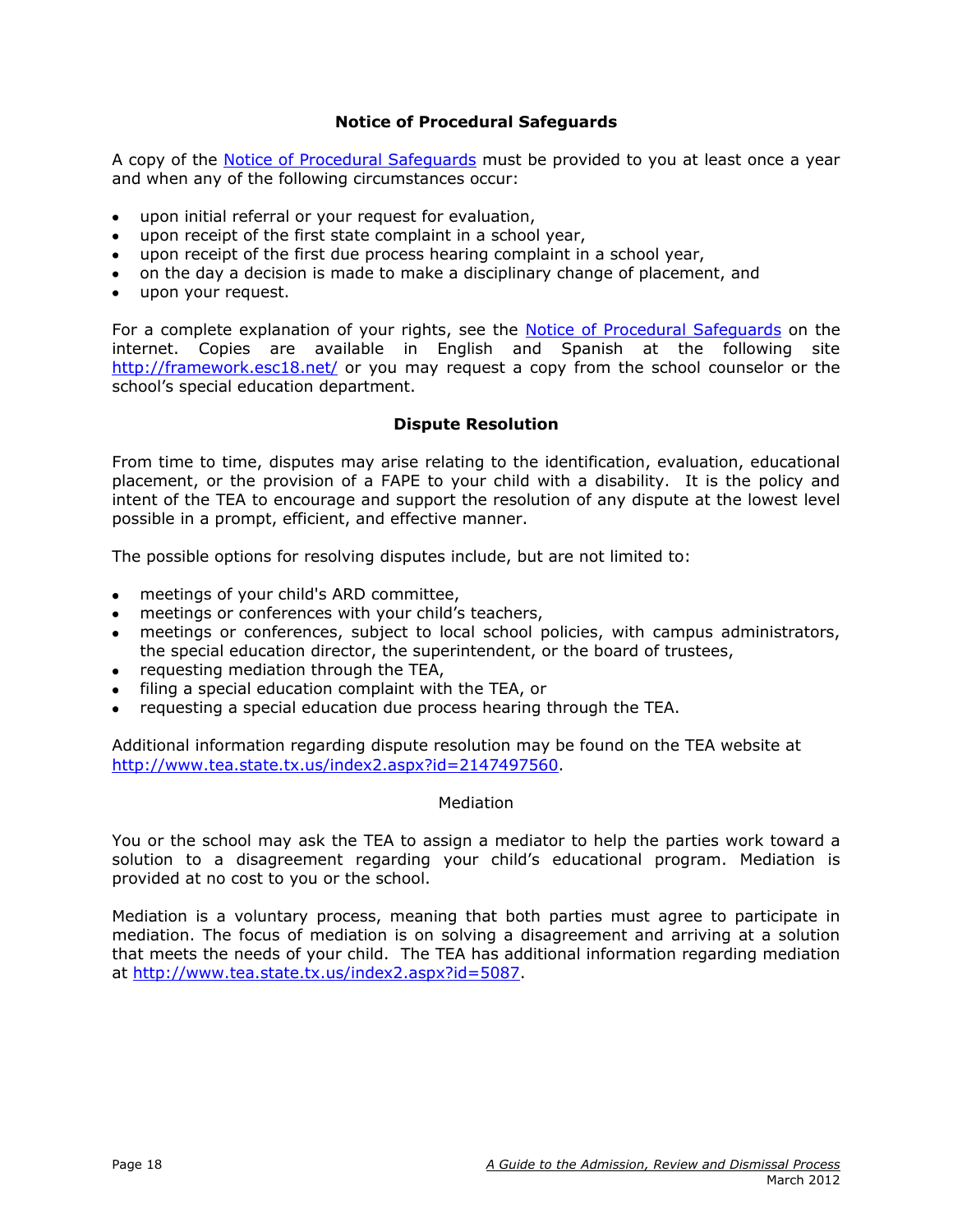A written request for mediation must be mailed, hand-delivered or faxed to:

Texas Education Agency Office of Legal Services 1701 North Congress Avenue Austin, Texas 78701-1494 Telephone: (512) 463-9720 Fax: (512) 463-6027

#### Complaint

<span id="page-23-0"></span>If you believe that special education requirements have not been followed by a public agency, you may file a special education complaint with the TEA. "Public agency" includes the TEA, a local educational agency (LEA), an educational service agency (ESA), a nonprofit public charter school that is not otherwise included as an LEA or ESA and is not a school of an LEA or an ESA, and any other political subdivision of the state that is responsible for providing education to students with disabilities. The complainant (the person filing a complaint) must sign the complaint and must provide a copy at the same time to both the TEA and to the public agency. The complaint must include the violations the complainant believes have occurred and must include the facts on which the complaint is based.

The complaint must allege a violation that occurred not more than one year prior to the date that the complaint is received by the TEA. The TEA has additional information regarding filing complaints at [http://www.tea.state.tx.us/index2.aspx?id=2147498481.](http://www.tea.state.tx.us/index2.aspx?id=2147498481)

### Due Process Hearing

<span id="page-23-1"></span>If you and the school have a disagreement about the identification, evaluation, educational placement of your child, or the provision of a FAPE to your child, you may file a request for a due process hearing with the TEA. You must request a due process hearing within one year of the date you knew or should have known about the alleged action that forms the basis of the hearing request. This timeline does not apply if you were prevented from requesting the hearing because of specific misrepresentations by the school that it had resolved the problem, or because the school withheld information that was required to be provided.

The TEA has additional information regarding the due process hearing program at [http://www.tea.state.tx.us/index2.aspx?id=2147499876.](http://www.tea.state.tx.us/index2.aspx?id=2147499876)

The TEA provides due process hearing request forms in English and Spanish at [http://www.tea.state.tx.us/index2.aspx?id=2147498501.](http://www.tea.state.tx.us/index2.aspx?id=2147498501)

# **Additional Assistance**

<span id="page-23-2"></span>For a complete listing of the definitions of acronyms found in this document, visit <http://www.texasprojectfirst.org/AcronymsAD.html> and for additional information, visit <http://www.tea.state.tx.us/index2.aspx?id=2147491399>.